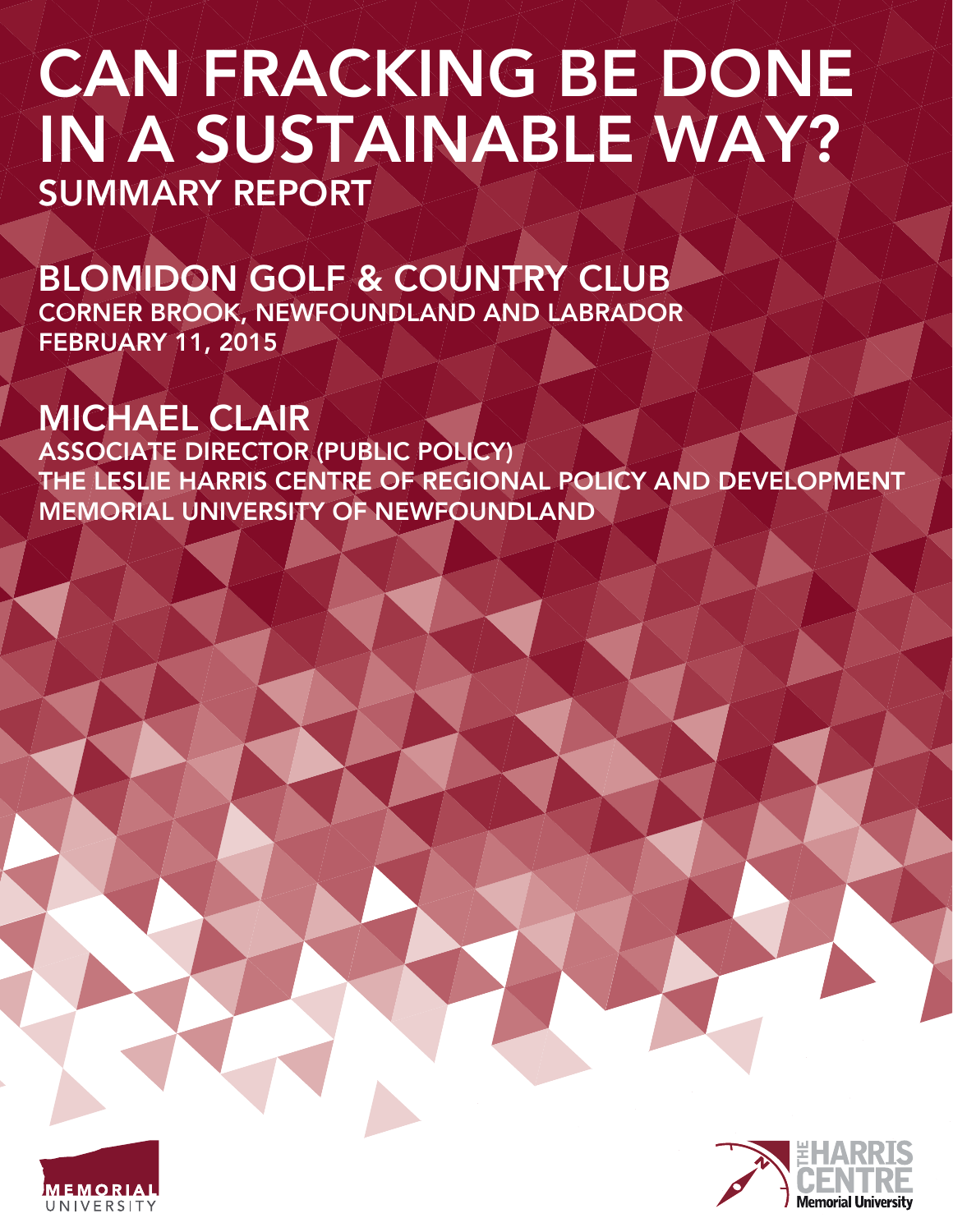### **CONTENTS**

| Anne Marceau, Member of the Newfoundland and Labrador Fracking Awareness Network6                                                                                                      |  |  |  |  |  |
|----------------------------------------------------------------------------------------------------------------------------------------------------------------------------------------|--|--|--|--|--|
|                                                                                                                                                                                        |  |  |  |  |  |
|                                                                                                                                                                                        |  |  |  |  |  |
|                                                                                                                                                                                        |  |  |  |  |  |
| Question 1: what are the major areas of uncertainty that we still have about fracking?8                                                                                                |  |  |  |  |  |
| Question 2: What are the roles of the following in filling the knowledge gaps? What kind of<br>assistance/leadership would you look for from them to get your questions answered? How  |  |  |  |  |  |
|                                                                                                                                                                                        |  |  |  |  |  |
| Question 1. What process should be in place for the people of this region to be fully engaged<br>in the decision-making process? What process would be fair and where everyone's voice |  |  |  |  |  |
| Question 2: what roles would you expect the following to play in the decision-making                                                                                                   |  |  |  |  |  |
|                                                                                                                                                                                        |  |  |  |  |  |
|                                                                                                                                                                                        |  |  |  |  |  |
| Leslie Harris Centre of Regional Policy and Development (St. John's Campus) 19                                                                                                         |  |  |  |  |  |
|                                                                                                                                                                                        |  |  |  |  |  |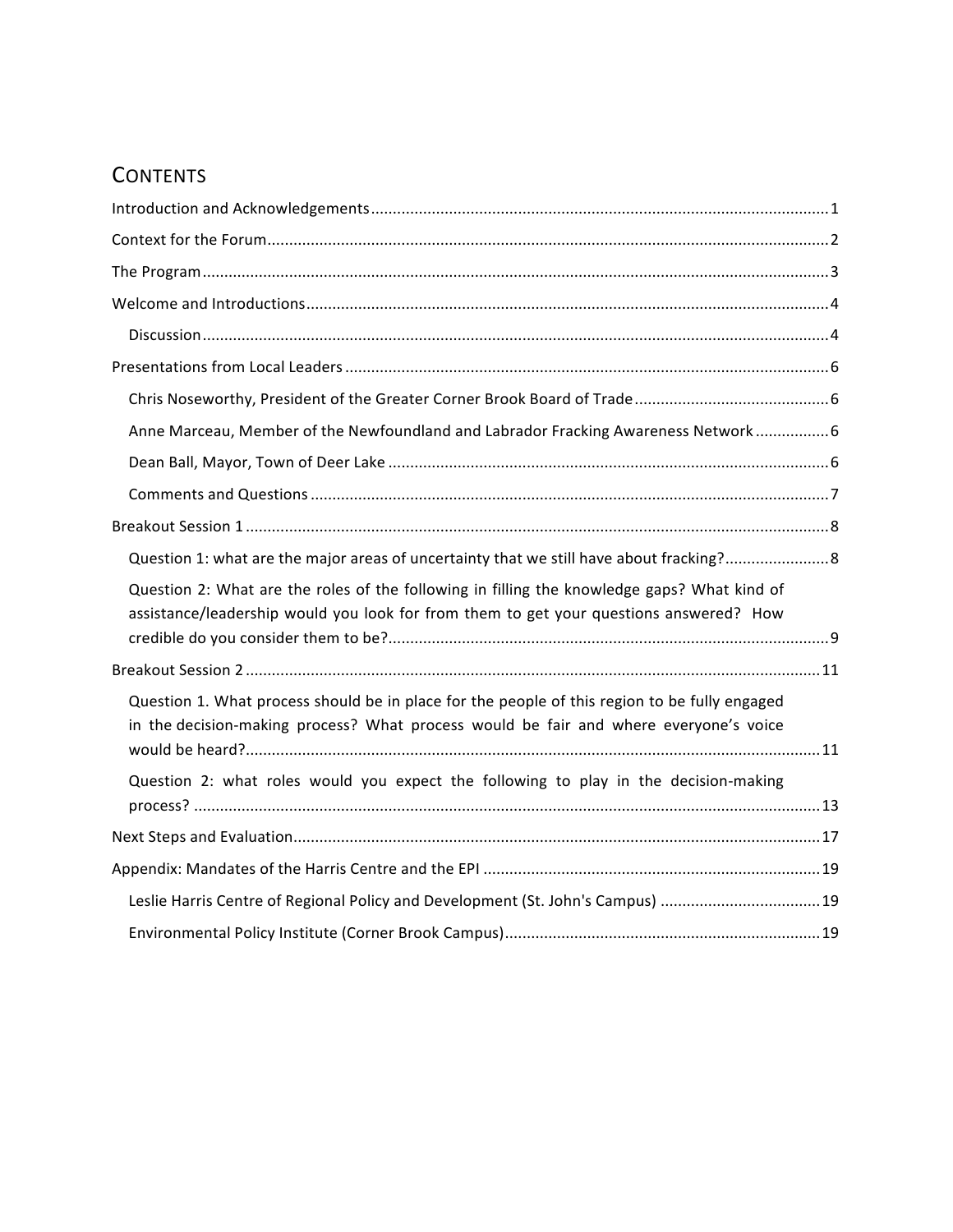### **INTRODUCTION AND ACKNOWLEDGEMENTS**

This report is the result of a day-long forum that took place in Corner Brook on February 11th, 2015. The Forum was organized by Memorial University of Newfoundland, specifically by the Leslie Harris Centre of Regional Policy and Development (based on the St. John's Campus) and the Environmental Policy Institute ("EPI", based on the Grenfell Campus in Corner Brook). The mandates of these two units are included in appendix.

The author wishes to thank Dr. Antony Card, Associate Vice-President (Research) at the Grenfell Campus for hosting the event. As well, thanks are due to Dr. Michael Van Zyll de Yong, Director of the EPI, and Dr. Paul Foley, Assistant Professor in the EPI, for their partnership in organizing the event.

The forum was held at the Blomidon Golf & Country Club in Corner Brook, and was preceded by a public lecture held at the Corner Brook Civic Centre the previous evening. The lecture featured presentations by Dr. Michael Quinn, the Talisman Energy Chair and Director of the Institute for Environmental Sustainability at Mount Royal University in Calgary, and Dr. Stephen Tomblin, Professor of Political Science at the St. John's Campus of Memorial University. Dr. Quinn leads a team of twenty scholars (including Dr. Tomblin) in a study that looks at the impacts of fracking on landscapes and watersheds, and that is funded by Environment Canada under the auspices of the Canadian Water Network. Both scholars participated in the day-long forum the following day. The author is grateful for the participation of these two eminent scholars at the Forum.

The forum featured short presentations by three local leaders engaged in the discussion on fracking. Dean Ball is the Mayor of Deer Lake, a community that would be impacted by any fracking activity in Western Newfoundland. Anne Marceau is a member of the Newfoundland and Labrador Fracking Awareness Network, a grass-roots organization that monitors fracking activity in this region. And Chris Noseworthy is the President of the Greater Corner Brook Board of Trade. All three engaged in a discussion with the audience after their presentations. The author congratulates these panelists for their courage in taking part in an event that discussed a very contentious issue in Western Newfoundland.

This report is made possible because of the dedicated work of the volunteer note-takers who had been assigned to each discussion group. Recording discussions as animated, dynamic and complex as those that took place at the forum is a rare talent, and the author sincerely thanks the note-takers for their excellent work: Gary Catano, Camellia Ibrahim, Mary McCormack, Dylan Odd, Ayoola Odeyemi and Jillian Smith.

It took nearly a year of preparation to organize this event. The author wishes to thank his colleagues at the Harris Centre for their unstinting dedication to making the event the success that it became: Dr. Rob Greenwood, Executive Director of the Harris Centre and the Office of Public Engagement; Bojan Furst, Manager of Knowledge Mobilization; Morgan Murray, Public Policy Intern; Diane Keough, Communications Coordinator; Jennifer McVeigh, Administrative Assistant; and the rest of the team. Special thanks are also extended to Marion McCahon of the Provincial Government's Office of Public Engagement for help with a survey.

Finally, the event was the success that it became because of the involvement of the participants. Seventy (70) people attended the public forum on the evening of February  $10^{th}$  and another 143 watched the live webcast. For the forum, fifty (50) people gave up their day to participate in the discussions. The organizing committee for this event wants to sincerely thank everyone who participated.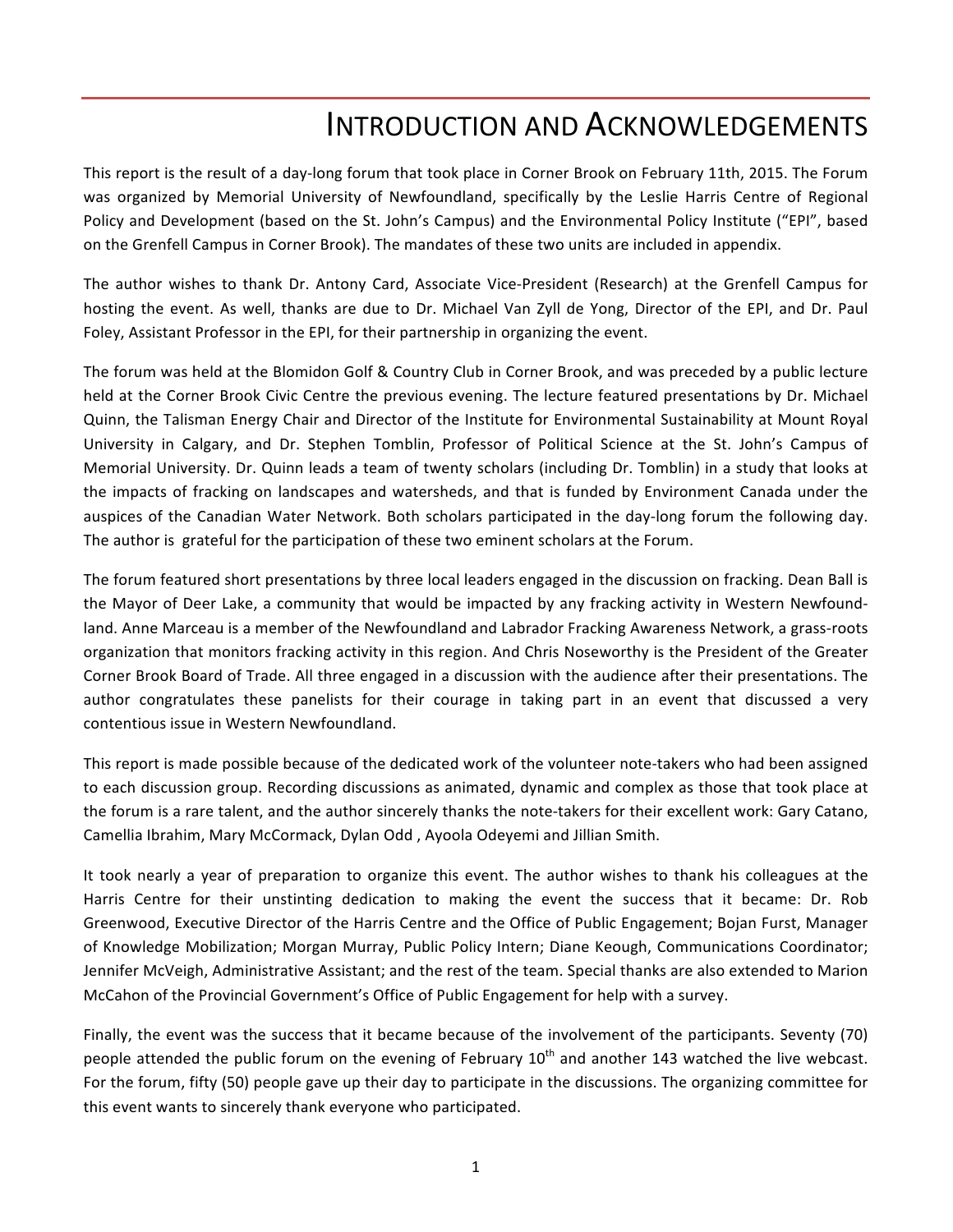### CONTEXT FOR THE FORUM

The use of fracking to recover oil and gas reserves is contentious, not just in Newfoundland and Labrador, but throughout the world. In 2013, Memorial University's Harris Centre had identified hydraulic fracturing ("fracking") as an important issue of public policy in this province, especially on the West Coast of Newfoundland. A number of citizens' groups had arisen in the region as a result of proposals to undertake fracking developments, and the local media had devoted a significant amount of coverage to the issue.

The Harris Centre's mandate includes the organization of forums where important issues of public policy can be discussed in an informed, non-partisan and respectful manner. Since its inception in 2004, the Centre has organized events dealing with such issues as the fishery, education, regional development, transportation and oil & gas royalty regimes. For its part, the EPI's mandate includes facilitating debate on provincial environmental policy issues within the environmental policy community as well as the broader public.

In February 2014, the Harris Centre organized a "Memorial Presents" public forum in Corner Brook, featuring Dr. Maurice Dusseault of the University of Waterloo and Dr. Lesley James, Memorial University's Chevron Chair in Petroleum Engineering. The intent of this forum was to provide citizens with factual information about fracking from an engineering perspective. This event was covered extensively by the media, in both Western Newfoundland and more broadly throughout the province, and generated a large number of comments on discussion boards, both in favour of fracking and against. Given the contentious nature of the discussion at this forum, the Harris Centre promised to return to Western Newfoundland to undertake a second public forum and perhaps a more interactive workshop.

Following this 2014 public forum, the Harris Centre contacted the Grenfell Campus' Environmental Policy Institute (EPI) to create a collaborative approach for this follow-up forum. The two units agreed to organize this forum for some time in February 2015. The event was to include another "Memorial Presents" public forum, eventually scheduled for the evening of February 10<sup>th</sup>, as well as a day-long workshop to be held the following day. These two events were promoted extensively to the Federal and Provincial governments, to municipal governments on the West Coast of the Island, to non-governmental organizations representing business and ecological groups, to the media, and to the general public.

In the meantime, the Government of Newfoundland and Labrador, in response to citizens' concerns about fracking, created the Fracking Review Panel to hold hearings on the issue. This panel, appointed by the Minister of Natural Resources, was to be chaired by Dr. Ray Gosine, Associate Vice-President (Research) at Memorial University, and was to include Dr. Dusseault as well as three other experts. Michael Clair of the Harris Centre met with Dr. Gosine on January  $8<sup>th</sup>$  to ensure that the Centre's initiative did not conflict with the Panel's mandate and was assured that it did not. Dr. Gosine encouraged the Harris Centre to continue with its planned event.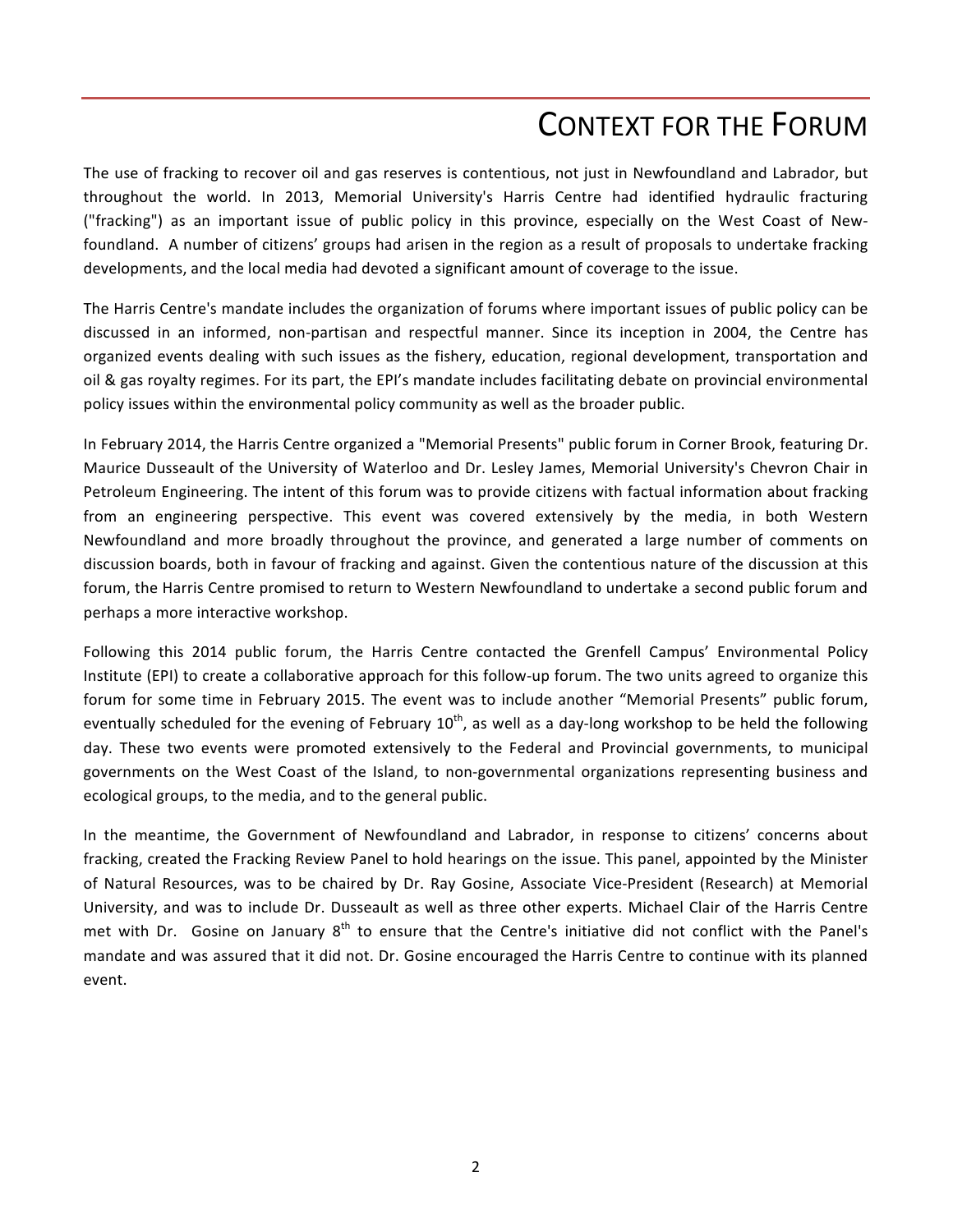### **THE PROGRAM**

The use of hydraulic fracturing ("fracking") to recover oil and gas is generating a great deal of discussion in Western Newfoundland. This event was meant to bring together local residents with various perspectives about fracking in order to discuss the issue in an informed, non-partisan and respectful manner.

This one-day workshop entitled "Can Fracking be Done in a Sustainable Way?" took place on Wednesday, February 11, 2015, at the Blomidon Golf & Country Club in Corner Brook, Newfoundland and Labrador. The event was open to representatives of organizations from civil society, academia and all levels of government, as well as to individual citizens. It was facilitated by Memorial University's Leslie Harris Centre of Regional Policy and Development.

A "Memorial Presents" public forum was held in the evening before the workshop entitled "What are the Environmental Risks of Fracking on Landscapes and Watersheds?" Dr. Michael Quinn, Talisman Energy Chair and Director of the Institute for Environmental Sustainability at Mount Royal University in Calgary, presented a general overview of hydraulic fracturing and horizontal drilling for "tight" (i.e., shale) oil and gas, and identified the potential risks for water contamination and other environmental consequences. The presentation summarized what is currently known about the environmental risks associated with fracking and where there is need for further research. Dr. Stephen Tomblin, professor in the Department of Political Science at Memorial University, explored the key political and policy issues surrounding shale gas production and water management, focusing on what kind of tensions exist and what kinds of processes are required or necessary to make sure that both scientific and lay expertise have a voice in decision-making. The video of this session has been archived on the Harris Centre's website at http://www.mun.ca/harriscentre/policy/memorialpresents/2015b/.

The agenda for the workshop on February  $11<sup>th</sup>$  was as follows:

- Welcome and introductions
	- Purpose of the Forum
	- "Rules of Engagement"
- Panel discussion featuring three local leaders
- Two breakout group discussions with report-back sessions
- Next steps and adjournment

Each of these items is addressed in a separate section of this report.

The report is written as a synthesis of the notes taken by participants in each of the breakout groups.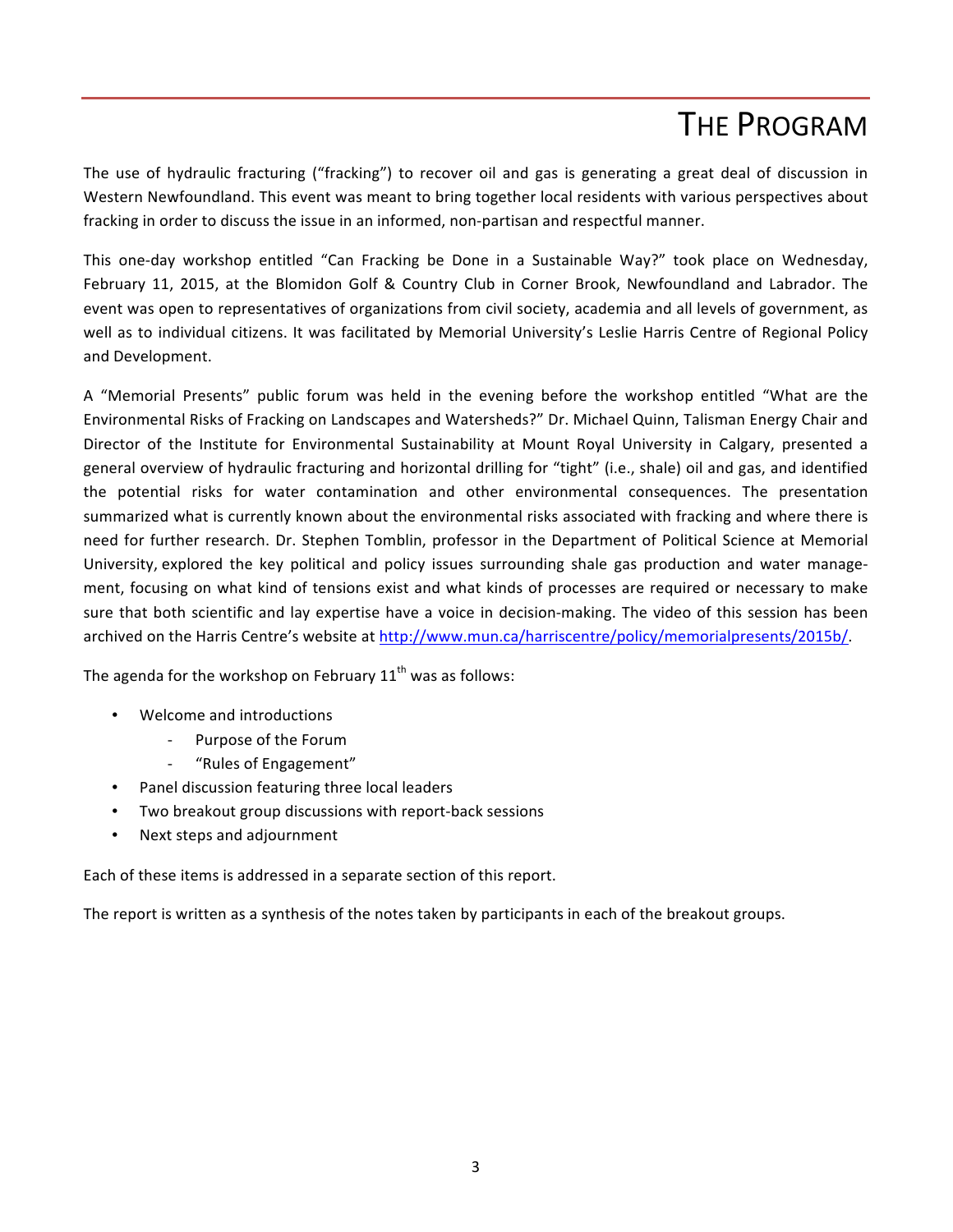### WELCOME AND INTRODUCTIONS

The Facilitator welcomed the participants and invited them to introduce themselves to the group. (A list of the participants is included in appendix.) He then outlined the purpose of the meeting:

- 1. To gain a better understanding of the complex issues surrounding fracking on the West Coast of Newfoundland: its potential socio-economic benefits and the potential risks to personal health, the environment, infrastructure, etc.
- 2. To empower local residents to assume greater local control over decisions related to development and conservation in Western Newfoundland.
- 3. To identify important knowledge gaps and possible research opportunities: what is it that we still need to know in order to be able to make the best possible decisions about fracking in Western Newfoundland?
- 4. To create an opportunity for reflection about the region's collective attitude towards fracking.
- 5. To create an opportunity for dialogue not debate on the topic of fracking. Debating implies that we argue the merits of the case; dialogue is more a discussion about shared values and how to achieve a solution that meets the interests of all stakeholders.
- 6. To determine whether there is a need/desire to continue this process.
- 7. To produce a "what we heard" report that captures the major points raised during the Forum.

When discussing an issue as contentious as fracking, it is important to follow specific rules:

- To be at this meeting implies that you are committed to taking a constructive approach to the issue, and to seeking a consensus solution.
- All perspectives about fracking are welcome.
- When responding to a comment, make sure to address the issue, and not to attack the person making the comment.
- Listen respectfully and wait your turn to speak.
- Keep your comments short and to the point.
- When speaking during the plenary discussions, address the moderator.

In the Forum, the Facilitator's role was to:

- Maintain an ordered list of persons who wish to address the audience.
- Recognize the person who has the floor.
- Ensure speakers are respectful and on-topic.
- Give everyone an equal chance to speak, given the overall time constraint of the session.
- And ensure the session begins and ends on time.

#### **DISCUSSION**

Some participants were uncomfortable entering into a discussion as to whether fracking could be done sustainably. The very title of the forum, "Can Fracking Be Done in a Sustainable Way?" implies that fracking is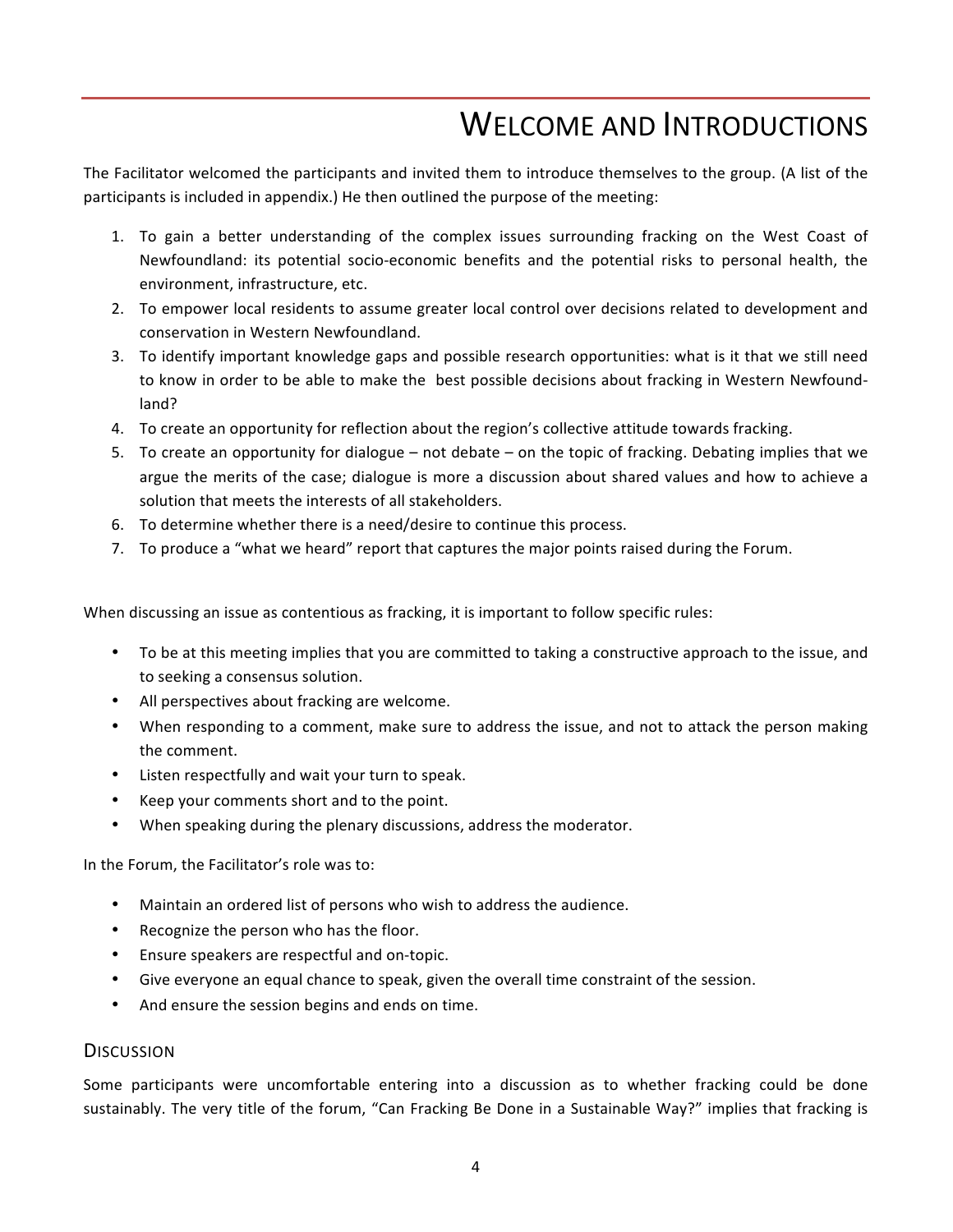the "default option" for the region's future, and that the onus is on those who are opposed to fracking to prove their case. It may be more useful to step back and ask the broader question, "what do we need to do to ensure that Western Newfoundland remains sustainable into the long-term future, in terms of its economy, society and environment?" Is there even a need to frack? Are there alternatives to fracking? And what's the rush? The resource isn't going anywhere.

Fracking cannot and should not be debated on its own; it needs to be put in the larger framework of an industrial policy or sustainability strategy for the province, or at least for the West Coast. The following questions need to be asked:

- 1. What should be the energy policy of Newfoundland and Labrador?
- 2. What should be the drivers of economic development in Western NL? What are alternative energy sources, other than fossil fuels?
- 3. How can we work towards a sustainable future for Western NL?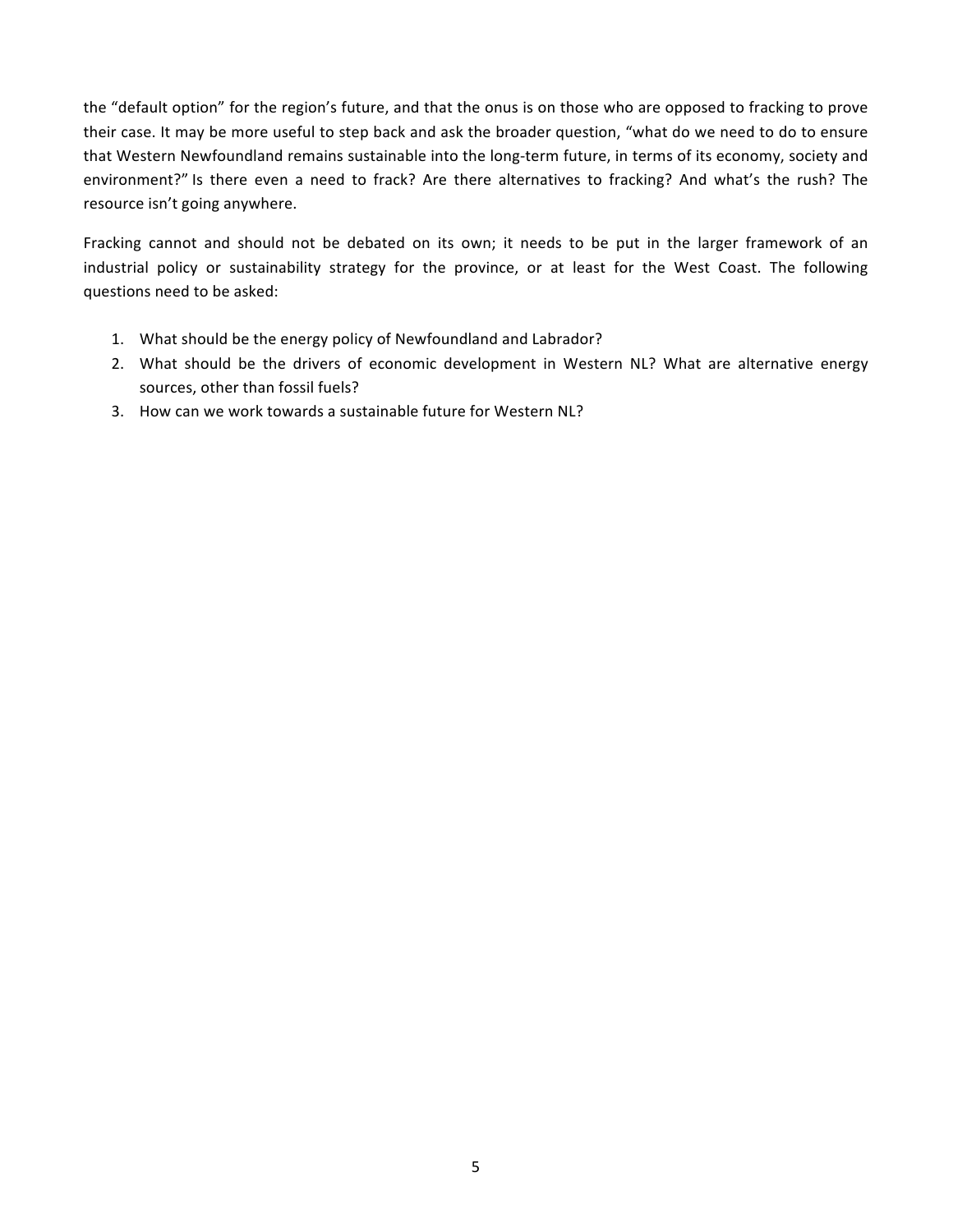### PRESENTATIONS FROM LOCAL LEADERS

#### CHRIS NOSEWORTHY, PRESIDENT OF THE GREATER CORNER BROOK BOARD OF TRADE

The Greater Corner Brook Board of Trade represents the business community (including the oil industry) of the most populous region of Western Newfoundland. Offshore oil and gas revenues are contributing 30% of the Provincial Government's revenues, permitting the construction of schools, hospitals, etc. As well, rural areas are facing a demographic crisis. It can be argued that the greatest employer in Western Newfoundland is Fort McMurray, Alberta; that is, many of our residents have to commute long distances and be away for extended periods away from home, creating all sorts of social problems here. While Western Newfoundland does not have a tradition of fracking (nor of drilling for conventional oil and gas), fracking is being done successfully and sustainably in Alberta, so there are successful models to follow elsewhere. However, it is up to the residents of the region to determine if fracking should be allowed. There needs to be a discussion about the acceptable limit on pollution in this province, and part of the debate is a choice between rural decline and fracking activity. Mr. Noseworthy is in favour of a strong regulatory environment that reminds us that "we", as a province, don't frack; rather, fracking is done by private entities and we must decide whether the risks are worth the benefit.

#### ANNE MARCEAU, MEMBER OF THE NEWFOUNDLAND AND LABRADOR FRACKING AWARENESS

#### **NETWORK**

Protecting the environment relies on people's active engagement with it through recreation and tourism. The investment that tourism attracts contributes to mental and physical health and gives the region a competitive advantage; it makes it a more attractive region to visit and to live in. Fracking is not the same as conventional drilling, and the geology of Alberta is much different from that of Western Newfoundland. Fracking is a high-risk venture and a gamble for business, health and the environment. The costs of fracking outweigh any benefits that may be seen in the region and the negative externalities are too important. If we take a "full life-cycle" perspective on fracking and ask whether it is sustainable (i.e., does it conserve the ecological balance and/or is it sustainable over time?), then fracking is clearly not sustainable. Important unanswered questions remain, such as where will waste go and who will pay for the infrastructure? Where will the millions of gallons of water needed for fracking come from? Will crime rates go up with extractive industries because of transient workers? Who will pay for the increased health costs and policing? Current discussion over-estimate the benefits: relatively few local people are hired, since the industry is populated by specialized work crews who are brought in from outside. And who will monitor abandoned wells, clean them up when necessary and pay for the cleanup?

#### DEAN BALL, MAYOR, TOWN OF DEER LAKE

Small towns have small budgets and they struggle to get by. They are, of course, interested in economic development, but not at any cost. They are often faced with difficult decisions, including some that may affect the community's very existence. Town Councils must also deal with the NIMBY issue; some residents may not want a development "in their back yard", even though the development might benefit the community as a whole. It's important to keep an open mind and to focus on factual information when discussing the future of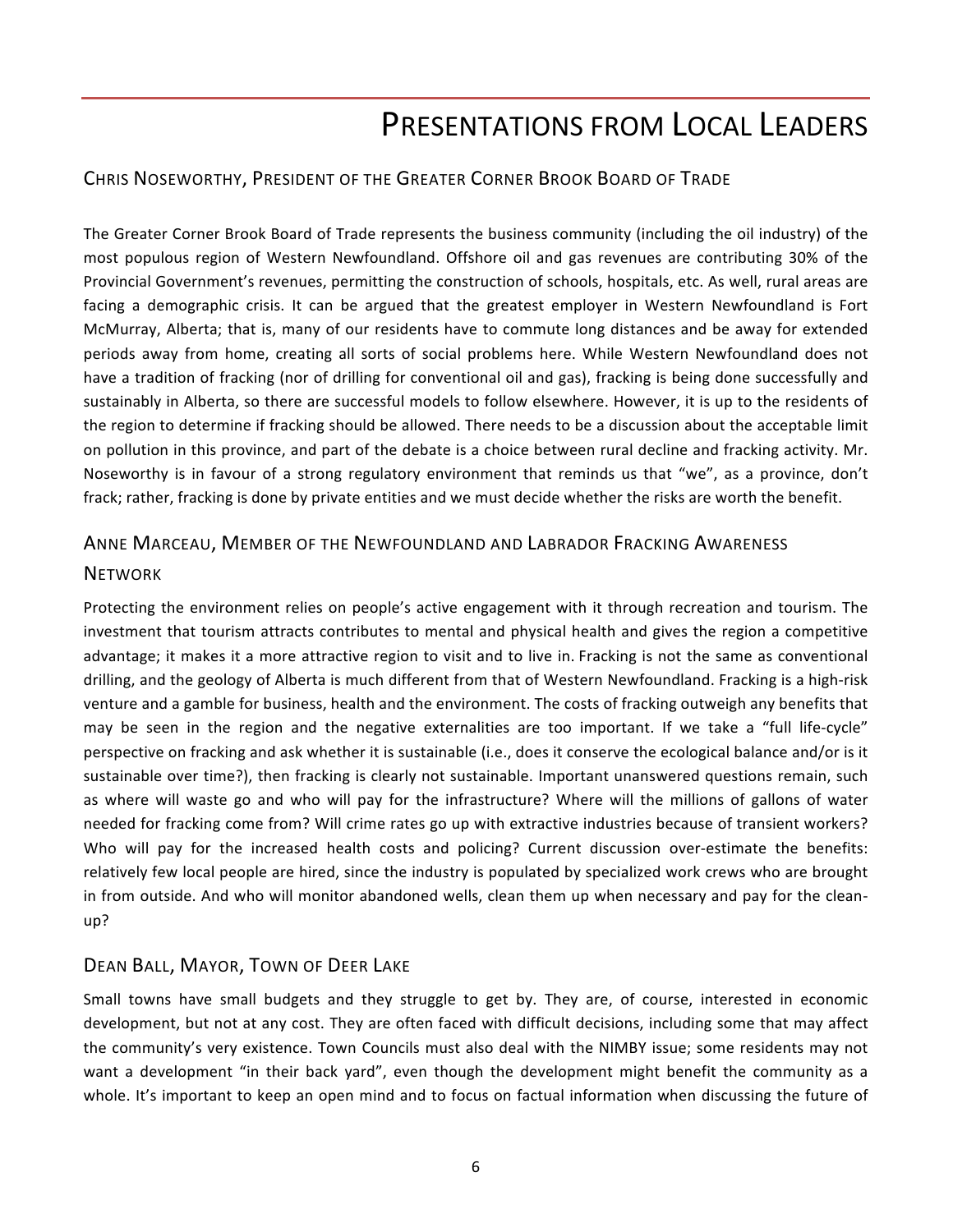the oil industry in the province. Before a decision is made on the fate of fracking, there should also be other solutions for economic development in rural Newfoundland and Labrador on the table; it shouldn't be "fracking or nothing". It comes down to risk management; people might be more willing to accept more risk if there are no other viable alternatives available to them.

#### COMMENTS AND QUESTIONS

- Several participants conveyed a sense of frustration at what voices have and have not been considered in the discussion on fracking in Western Newfoundland thus far. One respondent shared the belief that the fracking process is a moral and cultural issue, that the earth is not a resource to be exploited, that the fate of future generations has not been part of the discussion; in many cases, the First Nations' perspective has not been considered in the debate.
- Another contributor voiced the opinion that the monetary costs of fracking are too high and that we should be looking for alternatives. The opinion exists that the issue is getting pushed on communities, where fracking is framed as the "be-all-and-end-all" of economic sustainability; citizens are being pushed by the government and the Board of Trade even though there is no oil yet and other alternatives to regional economic development have not been explored.
- More generally, there was a sense of distrust in the process of how decisions around fracking are being made, and in particular that the government has weakened the rights of citizens to participate in the process and increased the power of corporations to police themselves. The example was given of the gold mine near Rose Blanche: the tailings pond there breached and pollutants were released into the environment, creating impacts on the fishery in particular. Public funding had to be spent to clean up the mess.
- One respondent emphasized the importance of looking carefully at fracking, not only because it is an important public policy issue, but because it raises questions about how we tackle issues collectively as communities large and small. As well, some communities are being split over this issue.
- Government should be creating supportive environments for "green energy" development. Right now, it is the contrary; recent legislation actually makes it illegal for anyone but Nalcor to contribute electrical energy to the provincial grid.
- Some proponents of fracking promote shale gas as a "low-carbon fuel", especially compared with coal or Bunker-C fuel. However, the United Nations Energy Program has stated that shale oil and gas are a liability in reaching climate change targets and are actually delaying the transition to a low-carbon economy.
- Could fracking be approached as a pilot project? That is, instead of giving a blanket approval to all comers, why not commission Nalcor with drilling ten or twenty wells, and then evaluating the results?
- Black Spruce Exploration stated that it has no interest to frack on land. Rather, they are interested in fracking under the Gulf of St. Lawrence, and using saltwater as the fracking medium.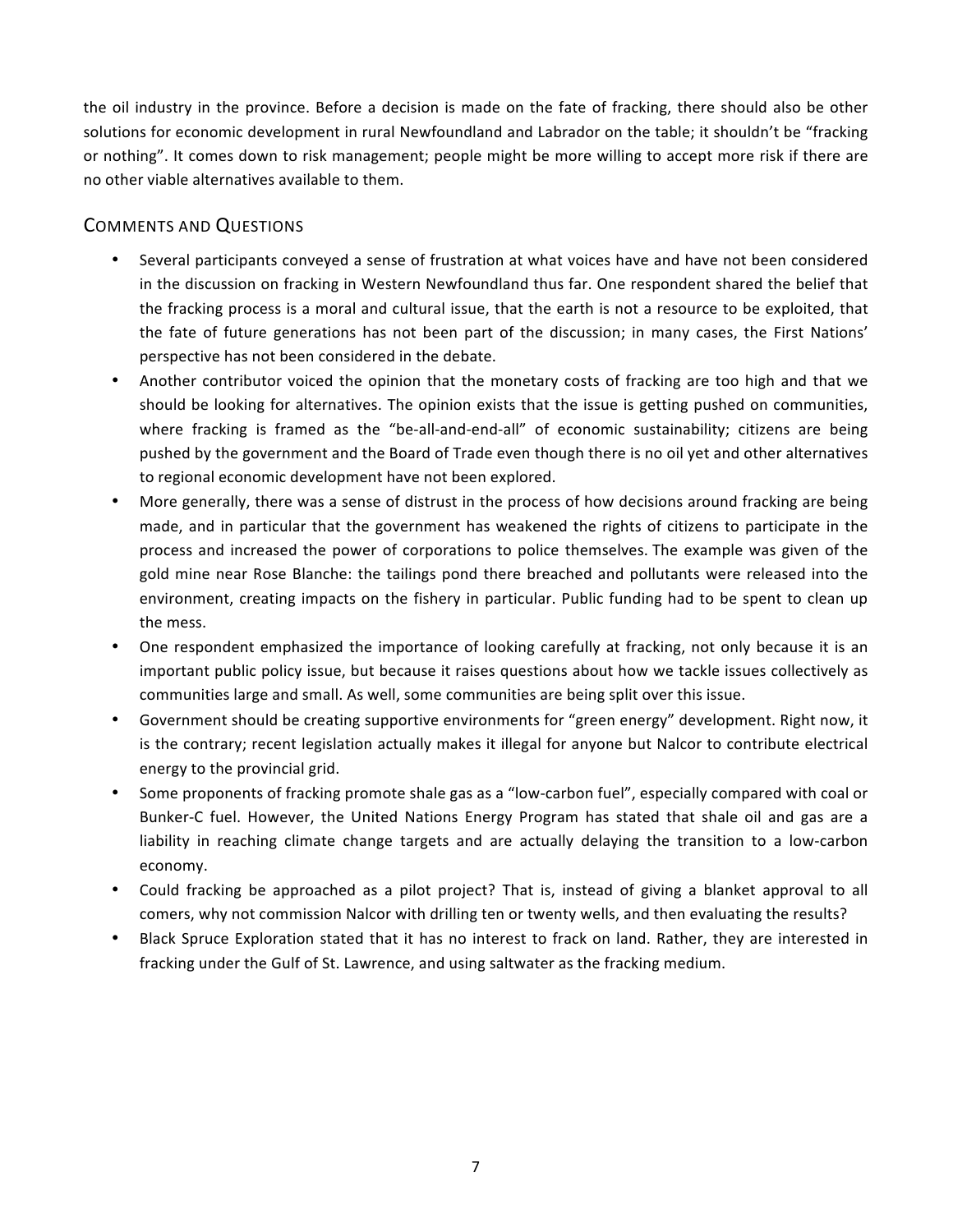## **BREAKOUT SESSION 1**

Discussions during Breakout Session 1 were guided by two questions. The first looked at knowledge gaps that exist about fracking. Are there any major knowledge gaps and, if yes, what other information would we like to have in order to make an informed decision about whether or not to allow fracking in Western Newfoundland? And what is the responsibility of the various actors in filling any knowledge gaps?

#### QUESTION 1: WHAT ARE THE MAJOR AREAS OF UNCERTAINTY THAT WE STILL HAVE ABOUT FRACKING?

- The study undertaken by the Canadian Society of Academies<sup>1</sup> and the Report of the Nova Scotia Independent Review Panel on Hydraulic Fracturing<sup>2</sup> pointed to several major knowledge gaps, as well as to the absence of baseline studies in affected regions.
- One specific knowledge gap that affects plans for Western Newfoundland is the absence of information about onshore-to-offshore drilling. There are very few places in the world where such a practice is being used. This must involve unique and complex issues.
- Why here, and why now? Is fracking a real concern right now? And who is the driving force? If it isn't so urgent, then why are these conversations occurring now? It's possible that the worry about fracking may be for nothing if there's no plan to move ahead with it and if no one is actually interested in it. Oil companies are not publicly announcing their intentions, but working behind the scenes. Black Spruce Exploration is saying at today's meeting that it was never planning on fracking on land.
- **Fracking's role in regional development:** It is said that "we need to frack to help the economy". But would fracking even satisfy that? Is it a viable form of economic development in our context? Who would bear the costs and who would benefit? Alternative economic drivers in the area include the fishery, aquaculture and tourism. The conversation needs to include a discussion of all the alternatives. There is a need for a visioning exercise about what kind of region we want to live in; sustainable economic development and sustainable energy generation need to be part of this exercise. The discussion should be about building a diversified economy on the West Coast that is long-term.
- Fracking is not a silver bullet: Fracking will not solve our social problems like an aging populations and or rural depopulation. Fracking is not the "be-all-and-end-all" to problems like labor shortages and outmigration.
- **Environment and tourism:** When the Board of Trade spoke on this topic in the past, it always said that we had to frack because the population on the West Coast is continually declining and only fracking will sustain the region. What it omits from the discussions is how the area could become unlivable in a postfracked era. No one is going to want to live here. It may also impact reputation of the area and decrease tourism: consider Gros Morne's "pristine wilderness"; if you change the perception of the area in people's minds, it will become far less attractive.
- **Need for fossil fuels:** We can't forget that fossil fuels play an important role in many domains in this province, including food security. Our food system is dependent on the fossil fuels to get food to our tables: ferries, trucks, etc.

 

<sup>1</sup> http://www.scienceadvice.ca/en/assessments/completed/shale-gas.aspx

http://energy.novascotia.ca/sites/default/files/Report%20of%20the%20Nova%20Scotia%20Independent%20Panel %20on%20Hydraulic%20Fracturing.pdf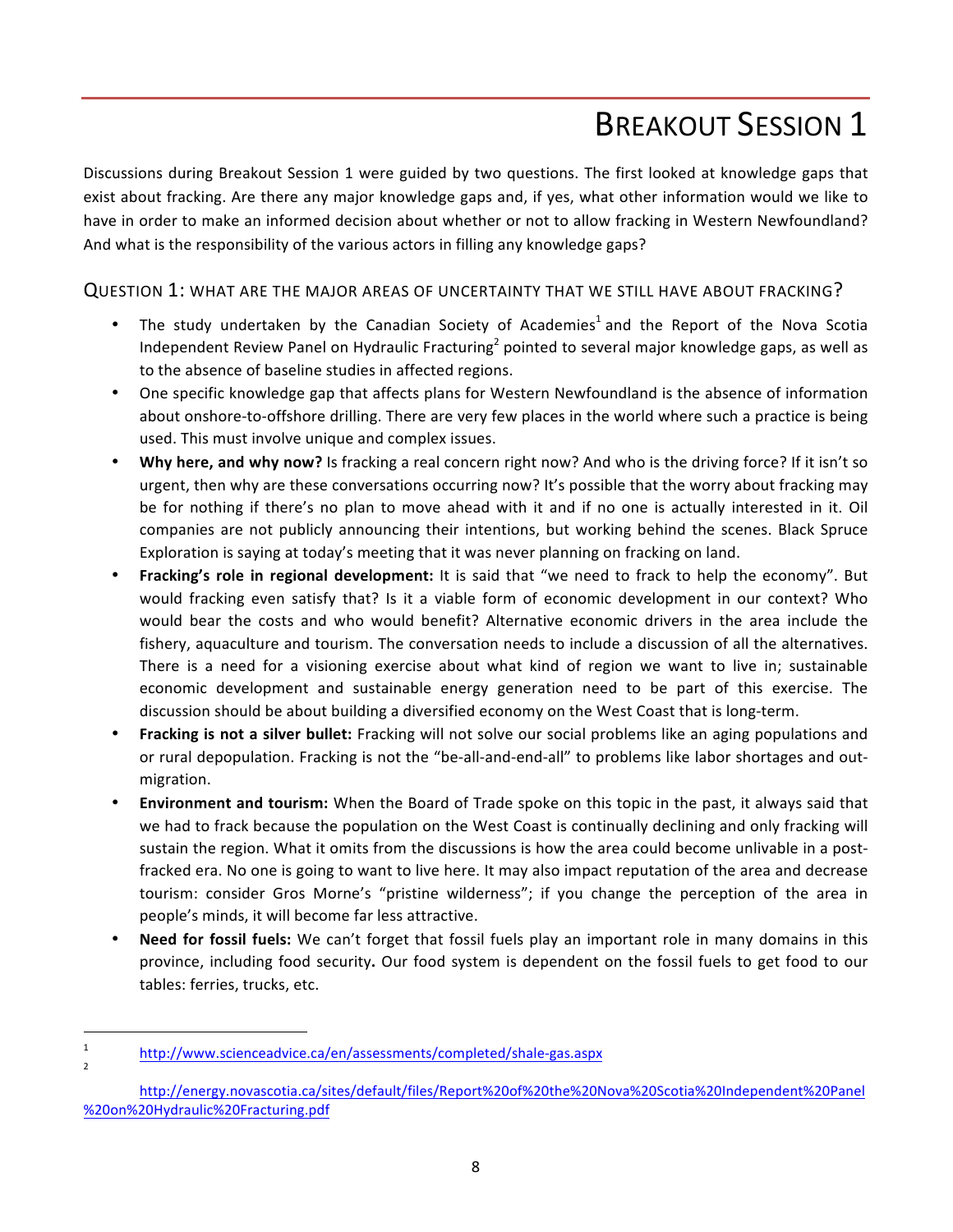- **Complex geology of the region:** The geologic feature that draws tourists to Western Newfoundland the Tableland Mountains  $-$  is the surface representation of underground forces that have warped the geological layers, upending, folding and crushing them. Even if the layers of shale resided below this region of disturbance and were relatively horizontal, the fracked liquids would still need to travel through the disturbed region, potentially seeping fracked liquids into adjoining underground water wells.
- **Being proactive:** The Greater Corner Brook Board of Trade and the Town of Deer Lake say, "we need to look at what's being presented to us." But they need to have an underlying ethic, and not just approve a proposal because it's the only one they have. This response is too passive and reactive.
- **Impact on industries:** how do you evaluate how one potential industry is going to affect existing industries? What are the possible consequences of fracking on existing infrastructure and industries (e.g., tourism, fishery, forestry)?
- Data: There is a need for baseline data on water standards, air quality, population health, and more before we proceed with any more industrial transformation in the area.
- **Regulation:** Questions remain about the regulatory regime. Who would be on the hook for paying for remediation? Do we have the monitoring capacity? Regulations must be approved and enforced by government.
- **Political and corporate accountability:** Time scales around political cycles and resource extraction cycles need to be considered. Political and corporate accountability issues such as turnover in elected officials pose difficulties.

QUESTION 2: WHAT ARE THE ROLES OF THE FOLLOWING IN FILLING THE KNOWLEDGE GAPS? WHAT KIND OF ASSISTANCE/LEADERSHIP WOULD YOU LOOK FOR FROM THEM TO GET YOUR QUESTIONS ANSWERED? HOW CREDIBLE DO YOU CONSIDER THEM TO BE?

- GOV'T OF CANADA
- DRILLING COMPANIES
- CITIZENS' GROUPS
- **OTHERS (OTHER PROVINCES, FIRST NATIONS** GROUPS)
- GOV'T OF NL • MUNICIPAL GOV'TS
- MUN
- There is actually a high level of knowledge about fracking in Western Newfoundland; some people have been researching this issue for several years. It is therefore important, when conducting research on this topic, to involve the populace in community-based research and to clearly communicate the findings of this research.
- **Provincial Government:** The Provincial Government seems to disparage what local citizens know and what they're talking about. The Provincial Government needs to answer the "why here, why now?" question. It's hard to look at the Government as leaders because they're stuck in an "oil mindset." There's also concern that when a politician's term is over, they have already negotiated well-paid jobs in the oil industry, and thus have a vested interest in supporting fracking. How can we see them as credible? The Provincial Government does not have a lot of credibility as far as leadership goes.
- Federal Government: We need a standardized way of relating benefits and risks at the Federal level. We need more and better regulations in line with the current issues and concerns, not just how to handle a spill, but on integrating social concerns and the current issues being dealt with through legislative bodies. The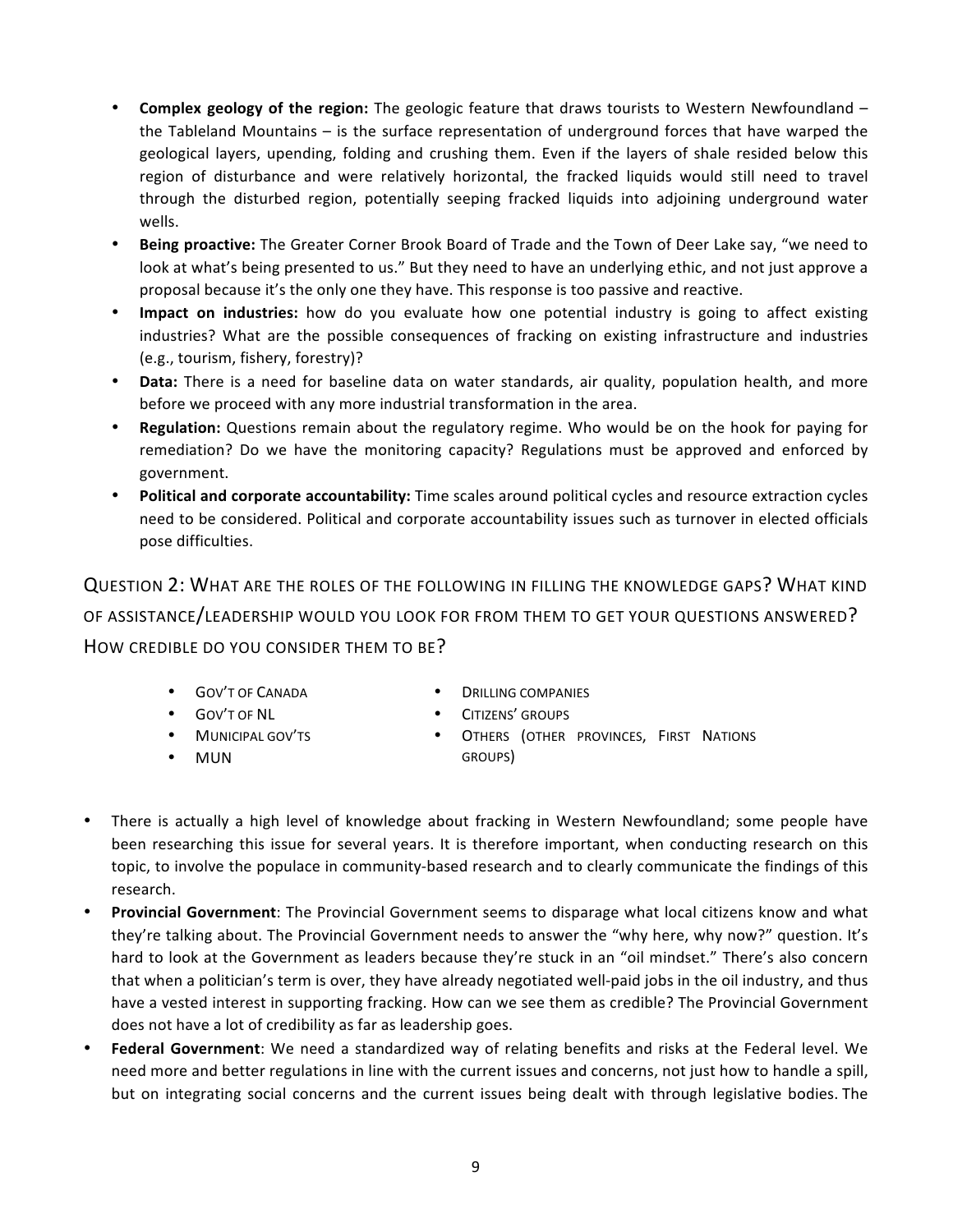Federal Government doesn't want to step on the Province's toes, however, and therefore it's not getting done. 

- **Memorial University and researchers:** Geologists have credibility, but how many reports does the public get to see? Both levels of governments have cut back on funding for science and have diminished their ability to communicate scientific findings to the public by destroying evidence or imposing gag orders on their scientists, etc. Memorial University is largely oil-funded (and the Harris Centre as well, by extension). The role of the University should not just be about answering areas of uncertainty about fracking. They should be taking on bigger social and technological questions. Their advisory boards are largely industry, so industry is shaping their questions, framing their agenda and focus. Let's start looking beyond fossil fuels. The University can be helpful in connecting resources (e.g., across-campuses) and can provide comparative, general knowledge, shed light on what's happening elsewhere. They are generally empirically rigorous and critical and can bring together networks of knowledge. University institutions are not always good at disseminating knowledge, however, which is where the media can/should play a role in disseminating that information in accessible ways, being conduits of the conversations, and bringing topics back to communities.
- **Drilling companies:** Distrust exists towards drilling companies because they have a reputation of putting profits before people or the environment. There is concern that drilling companies evade questions about risks, the real plans for exploiting the resources, and the costs that tax-payers will have to pay in the immediate and long-term. They evade questions about the disposal of waste-water, for example. There are problems with the validity of assessments done by consultants hired by the oil & gas industry, and because of this, a sense of distrust towards drilling companies. Concern was expressed about the way environmental assessments are conducted: if done by government (which is pro-fracking), conclusions cannot have credibility; if done by private companies, the approval to proceed is almost 100%; if consultants recommended against a proposed project, they would not be hired to do more assessments of environmental impacts.
- **External Review Panel:** There are questions of credibility, balance and knowledge gaps (for example, there are no experts on the panel on health, environment or social impacts).
- First Nations' voices are missing from discussion, their perspective on fracking is absent. It's complicated because people in this province are still coming to grips with their ancestry, the history of racism, etc. In Port au Port, bands seem to be quietly anti-fracking (not as visibly present and outspoken as Aboriginal groups in  $NB)^3$

 $3$  The Qalipu Nation had been invited to participate in the Forum, including as panelists, but they declined to do so. However, some members of the Qalipu Nation did attend the forum as interested citizens.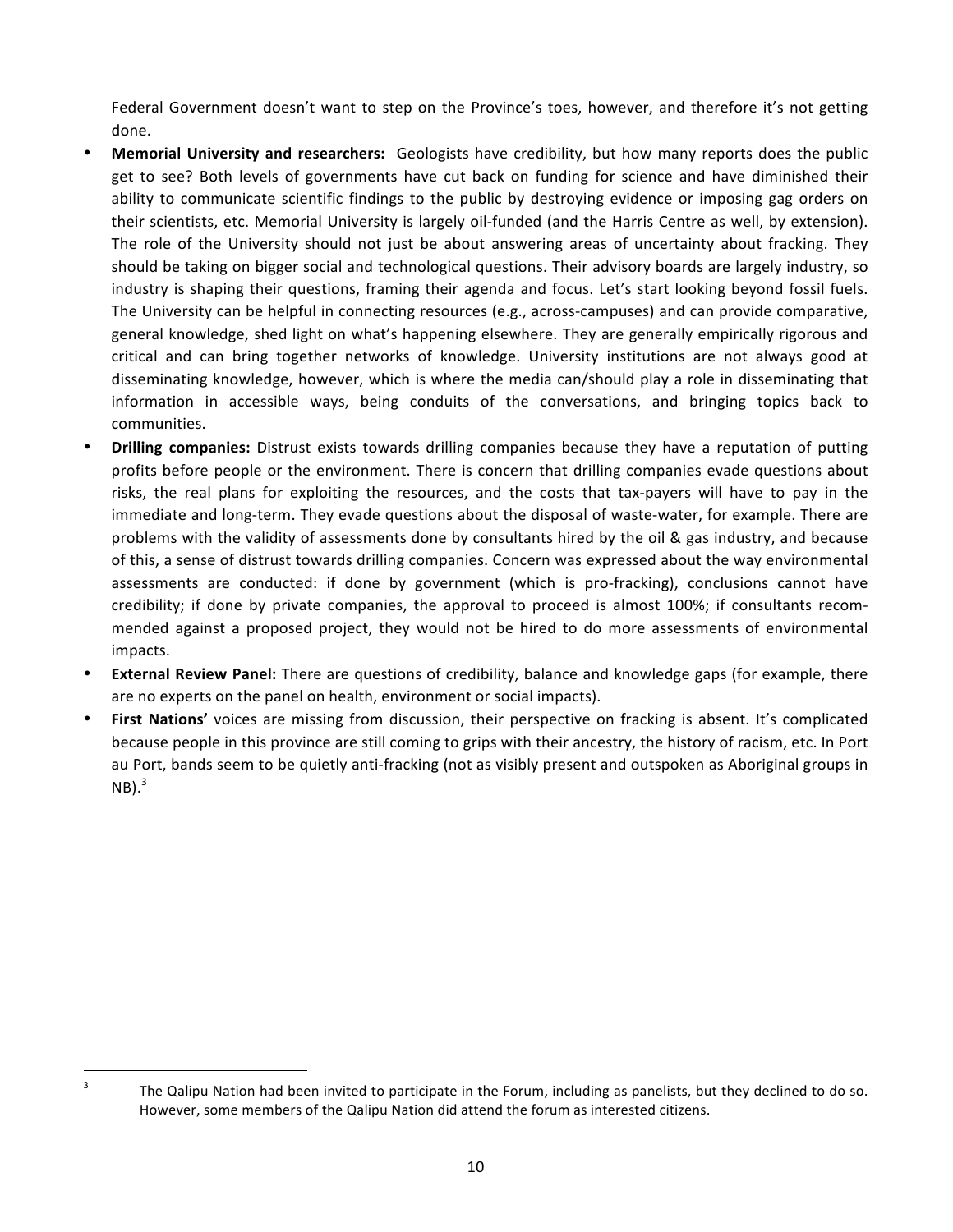### **BREAKOUT SESSION 2**

Discussions during Breakout Session 2 were guided by two questions. The first dealt with the selection of a process that would engage the public, while the second dealt with how the various authorities could engage more of the public in the decision-making process.

QUESTION 1. WHAT PROCESS SHOULD BE IN PLACE FOR THE PEOPLE OF THIS REGION TO BE FULLY ENGAGED IN THE DECISION-MAKING PROCESS? WHAT PROCESS WOULD BE FAIR AND WHERE EVERYONE'S VOICE WOULD BE HEARD?

#### **Need for a bigger-picture process:**

- There is a sense that the issue of fracking should be embedded in a larger ecosystem/land use-based policy/planning process. Some suggestions on ways forward include holding a referendum, making fracking a major political issue; making politicians accountable; attaining more truthful information by industry; using Memorial University for peer-reviewed research; and/or encouraging the media to undertake more investigative journalism.
- Towns and boards of trade need an eco-system management-based plan in place before they look at industries like fracking. How would fracking fit into such a plan?
- The West Coast needs a strategy for how we are going to use land and water  $-$  a holistic view of where we want to find ourselves in the future. The process should include cross-cutting issues such as health and environment. We can't continue looking at one project at a time (e.g., fracking) without this larger strategic development process.
- We need to have a long-term vision as a society and a region as to how we'll go about dealing with resource development, and a broader conversation about the future of energy policy in the province. The Harris Centre and the EPI should partner to facilitate this visioning exercise. Make sure to involve all stakeholders and perspectives.
- **Consulting the public:** 
	- The consensus within the room was that the forum participants were a good representation of the opinions of the population of Western Newfoundland. Most communities in the region are well aware of such issues as climate change, fracking, regional development, etc.
	- Discussions need to be non-confrontational and balanced. People resent consultations that are done when the policy has already been written and passed. The public needs to be meaningfully engaged and part of the planning process.
	- The public should not be controlled or manipulated, as when the scope of participation is narrowed or when they are being confined to externally predefined categories.
	- The recommendations of the Review Panel on Fracking should be influenced or voted on by the public as opposed to implemented unilaterally by the government.
	- Something this complicated needs to be examined using multiple processes, because different people are comfortable with different approaches (e.g., online survey, keypad polling, meeting speakers face-to-face, etc.). This will not work as a one-size-fits-all process. It requires a variety of ways for people to plug in, offer input and decide how or if fracking happens.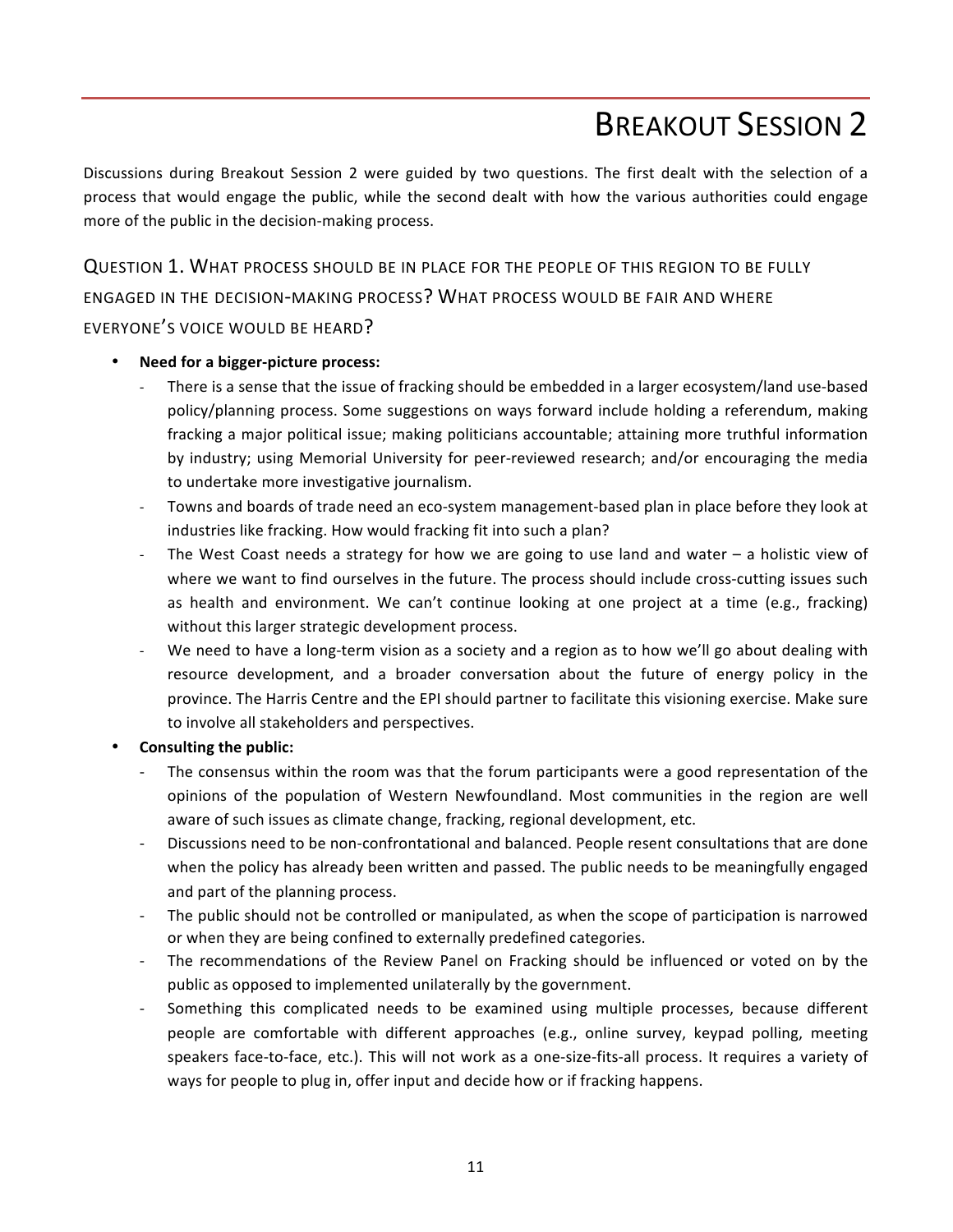- There may be a need to educate people as part of consulting them. As well, consultations need to be properly planned so as not to cause "consultation fatigue".
- Newfoundland and Labrador should adopt the Nova Scotia model: that province stated that their review process was part of a larger conversation and would not recommend a specific course of action.
- It was suggested that a regional organization be created with a mandate to bring people together at appropriate times, so that when an issue arises, this organization can be convened and engage the public in meaningful public discourse.

#### **Getting the facts out:**

- We need to ensure that the factual information gets out to as many people as possible in order to address a serious lack of information on both sides. It is extremely important to have all the facts before moving forward and to determine how an issue is going to be translated into public policy.
- We need a public forum where people can ask an expert something like the Harris Centre's Yaffle. There could be several categories (e.g., social effects, health and safety), with experts in each field.

#### • **Whose voices?**

- Local people are going bear the brunt of any negative impacts. However, in public processes "not everyone's opinion is valid" if they are not informed (i.e., ideologically balanced and scientifically factual).
- What about people living in direct areas of fracking? How much influence should the people who are living in these areas have towards the decisions being made? Should they have more of a say than others in the province?
- All of these issues are ultimately local issues; at the end of the day this is going to be in someone's community.
- Do these communities have the social or educational capacity to adequately engage in these processes? For instance, a participant mentioned that there are 3 mayors within the province who are functionally illiterate, a fact that although not problematic on its own, could pose challenges as rural municipalities are charged with engaging with and making decisions with multinational oil corporations.

#### **• The Government-appointed Fracking Review Panel:**

- People are upset by the lack of public consultation about the Review Panel and how its members were selected.
- The areas of environment, health and social sciences are not represented on the panel, nor is input from women, Aboriginal peoples and those with expertise in the social sciences; therefore, the panel is missing important inputs.
- Other provinces and countries have done very thorough inclusive reviews and have banned fracking because too little is yet known now about its long-term impact. Given that so many concerns are known today about fracking, the government could pronounce a moratorium without further ado.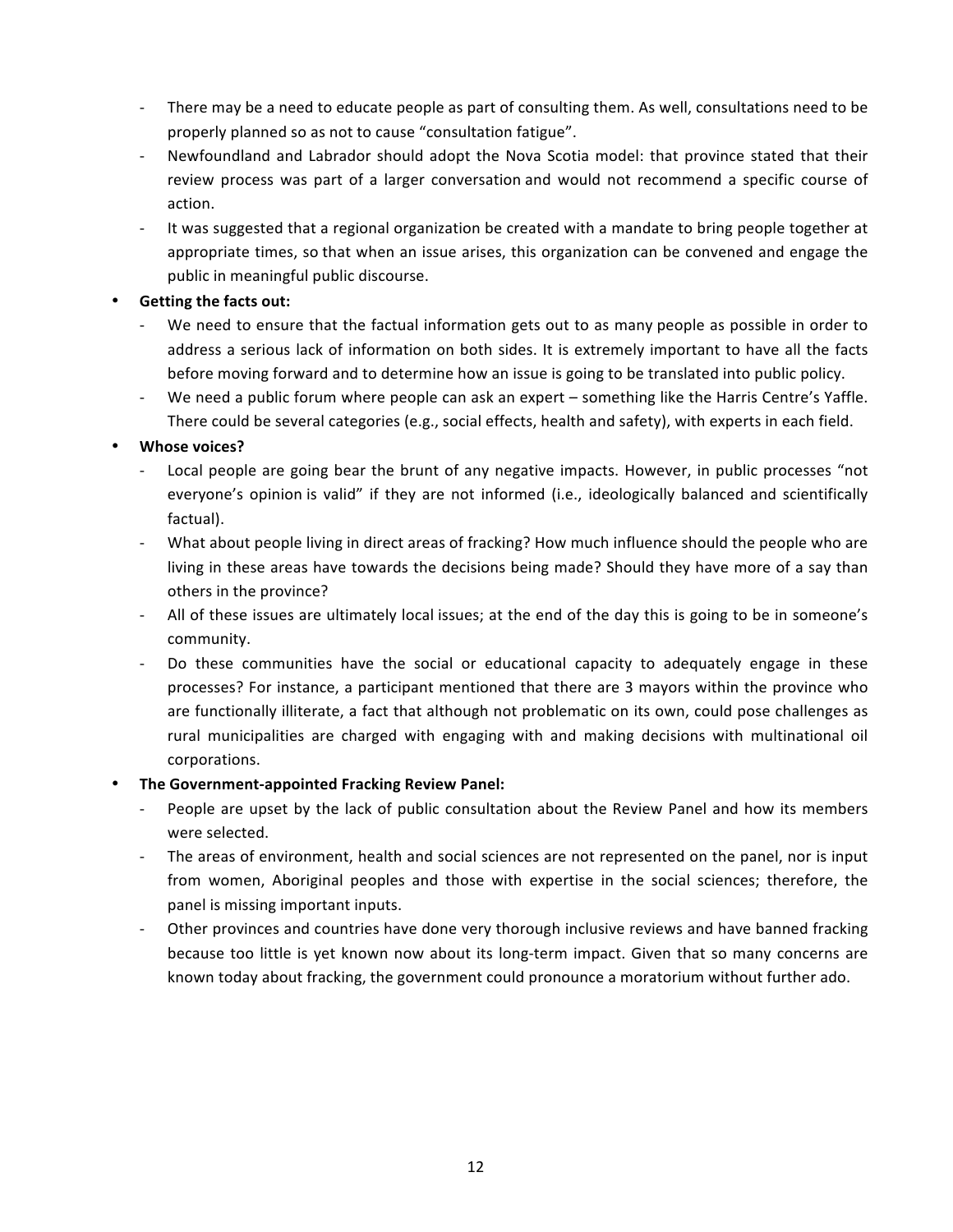### QUESTION 2: WHAT ROLES WOULD YOU EXPECT THE FOLLOWING TO PLAY IN THE DECISION-MAKING PROCESS?

• GOV'T OF CANADA

• MUNICIPAL GOV'TS

• GOV'T OF NL

• MUN

- **DRILLING COMPANIES**
- CITIZENS' GROUPS
	- **OTHERS (OTHER PROVINCES, FIRST NATIONS** GROUPS)

#### **Government of Canada:**

- There is a perception that the Government of Canada is presently engaged in a process of deregulation, limiting access to information, silencing scientific research and destroying existing data.
- "Science" needs to be more inclusive and broadly defined to include population health, social science, biodiversity, etc.
- The Federal Government should accept and implement the recommendations put forward by the Council of Canadian Academies (related to water, soil, etc.). it is on the basis of information like this that decisions should be made by the Federal and Provincial governments.

#### **Government of Newfoundland and Labrador:**

- Newfoundland and Labrador and Canada have jointly reviewed the processes of onshore-to-offshore fracking. The province should be reviewing this process independently; there are too many conflicting interests.
- The Provincial Government should acknowledge that fracking has been banned in Canadian provinces and in other countries in the world. Governments should be looking at other jurisdictions and draw from their experiences. Places where fracking is happening now, like in the Bakken formations of North Dakota, could be used as potential case studies for studying the social effects of fracking in Western Newfoundland.
- There is an expectation that the Provincial Government create an independent and unbiased panel to regulate environmental health.
- A referendum on fracking might be a good way to engage more people on the issue, undertaken in those areas that have shale gas or oil deposits.
- With upcoming elections, fracking should be at the forefront of political debate in communities in every district. It incorporates many of the same issues from southern Newfoundland to northern Labrador. We should demand that each party have a position on fracking in their platform.
- Politicians should be held accountable for their decisions. There should be a platform from every political party describing their stance on fracking. Bring back open debates which may help with accountability of politicians.
- Part of process of making politicians accountable is that the citizenry is responsible for holding them accountable, for bringing up the issue. Even if it's a region of the province where fracking isn't being proposed, the larger question of a sustainable energy plan needs to be brought up, as well as the larger questions of energy systems.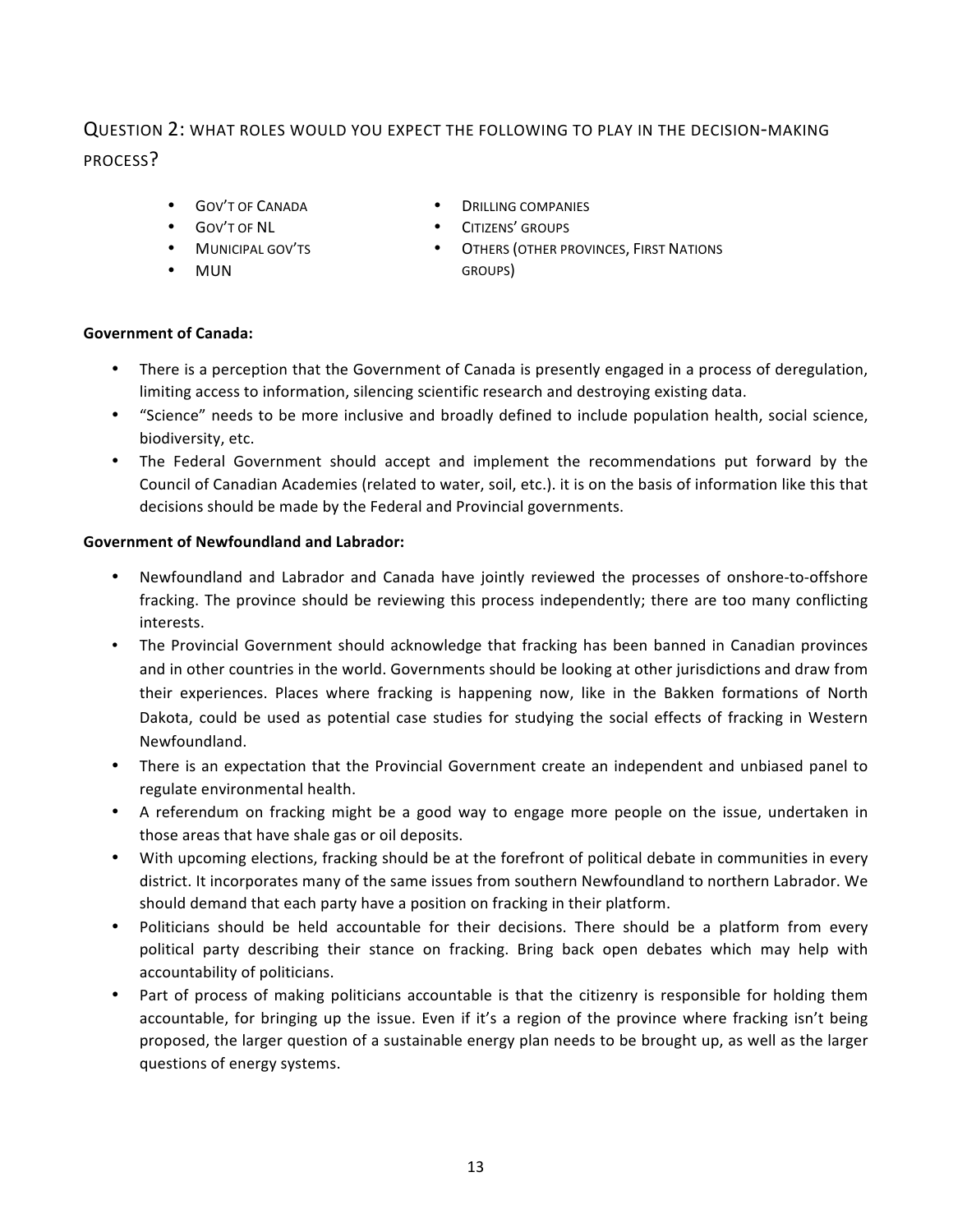- There is a need for more public deliberations and public meetings with the Fracking Review Panel in the room. How do we get them at the table?
- The Provincial Government should be spear-heading the process that is taking place today. It should be collaborating with citizens and compiling the information, resulting in a final report or website.

#### **Municipal Governments:**

- Municipal governments don't take any interest in finding out why people are concerned about fracking. We should expect them to do some critical thinking and background work. There's room for town hall discussions on this topic.
- Municipal governments must become more informed, hold public discussions and encourage critical thinking about development – looking long-term at impacts and safety concerns.

#### **Memorial University:**

- As we see today, Memorial University is able to facilitate non-partisan discussion, moving beyond "pro/anti" positioning. Forums that address serious topics – such as fracking, fracking's impact on society, energy economics, health and environment, etc.  $-$  help engage the public. "Memorial Presents" public forums (such as the one held the evening before this forum) are useful; more of these kinds of presentations paired with an opportunity for Q&A sessions may be an effective way of engaging the public. The report from this event (including the recommendations) should be sent to the Review Panel on Fracking.
- The Harris Centre could play a key role in the process of consulting and engaging people at the community level. The "kitchen-party approach" is as valid an approach as the expert presentation approach. Bus tours to communities targeted for fracking could be a useful tool for engagement by Memorial researchers.
- Memorial University is too closely linked to the petroleum industry. Due to diminishing money from the government, the University must turn to other sources, and the richest of these is the oil & gas industry. Memorial needs to be more vocal in making the industry and government more accountable to the public on complex issues.
- However, there is a difference between academics and the university as an institution; individual academics still have the freedom and tenacity to criticize oil sands, the industry, etc. The University should conduct more peer-reviewed research in contentious areas, and researchers should not in any way be penalized for conducting peer-reviewed studies of, say, the implications of fracking on the environment and health, etc. Elected officials often vote on issues without doing or reading pertinent research; that is why academic, unbiased, peer-reviewed research is so important. There's a place for both technical policy documents and more concise materials for public consumption.
- Reports need to emerge, not just from the natural sciences, but also from the social sciences. Given that issues such as fracking are multi-dimensional, it is important to eliminate the silos that exist between various academic disciplines. Research is also needed in community health, including baseline research on existing environmental conditions.
- The university can do broader, bigger-picture (and longer term) research extending beyond a political term. Whereas politicians come and go every few years and do not have long-term commitment to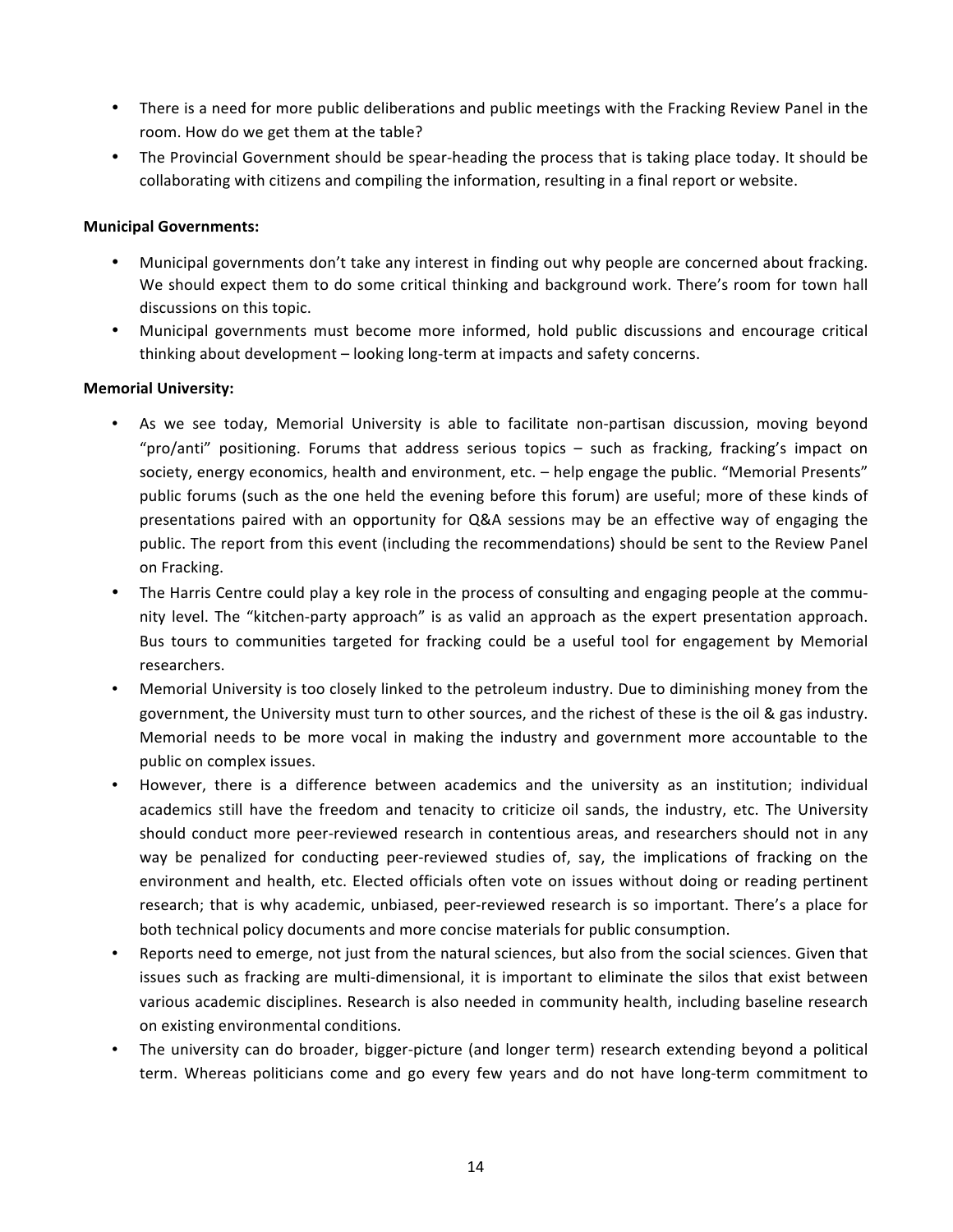researching implications of industry like fracking on the very fabric of life, academics have a much longer duration for studying such crucial things.

- There needs to be a multi-layered information system including monitoring, even if it takes a long time to do well.
- There is a huge need for land use planning, mapping, land registry and GIS projects. Maps are powerful and tie directly into issues of land use planning that were brought up at the Irish Loop workshop<sup>4</sup>. This is twice now that community members have expressed a strong interest and a vital need for Memorial University or the Provincial Government to step up and provide GIS specialists, geographers, social scientists, and urban planners to help ameliorate some of these problems before they become even more entrenched  $-$  and expensive down the line.
- Something like *Vital Signs*<sup>5</sup> could help disseminate information to a non-academic audience. As well, the creation of a best practices plan could be helpful.

#### **NGOs/Citizens' Groups**:

- There is a need for grassroots involvement and for real consultation with the public, where their opinions are taken seriously. Grassroots groups that represent a wide range of opinion (and that are not narrowly ideological) have more impact on public policy and may be a more effective counterbalance to vested interests. To date, it is these groups that have stimulated the greatest amount of conversation in Western Newfoundland. These groups are important, and leaders from these groups should be invited to sit in meetings of the Board of Trade, roundtable meetings with government ministers, etc.
- Elected officials should be representing all viewpoints, but this is not necessarily happening. Grassroots groups have an important role in motivating politicians. Tri-party conversations are needed between government, industry, and civil society.
- Federal, provincial, municipal governments have demonized NGOs/citizens' groups to try to further the pro-fracking movement.

#### **Drilling companies:**

 

- Project-by-project assessments (the current process for evaluating development projects) omit cumulative effects of multiple projects and don't provide a holistic vision of what we want as our energy future. We need a multi-disciplinary assessment that has more of a landscape/bigger-picture vision.
- Developers should be compelled to provide truthful information about costs and risks, and straight answers about what they're proposing to do. Shoal Point Energy, for example, has evaded the most basic questions in regards to waste water disposal. Their responsibility is to be able to be transparent and answer the questions (about number of jobs, etc.). Junior companies may not have the capacity and/or resources to be able to answer questions like these. The Environmental Assessment process is not seen by some as legitimate, the public should be given the opportunity to scrutinize and comment on it. The environmental assessment and decision-making processes need to be revamped provincewide.

<sup>&</sup>lt;sup>4</sup> Issues of land use planning were top-of-mind at a Harris Centre Workshop held in the Irish Loop the week before this forum: <u>http://www.mun.ca/harriscentre/regionalworkshops/Irish\_Loop\_RW\_Report\_final.pdf</u>.<br><sup>5</sup> *Vital Signs* is a compendium of statistics about Newfoundland and Labrador that looks at various factors, such as

demographics, education levels, availability of drinking water, etc.: http://www.mun.ca/harriscentre/vitalsigns/.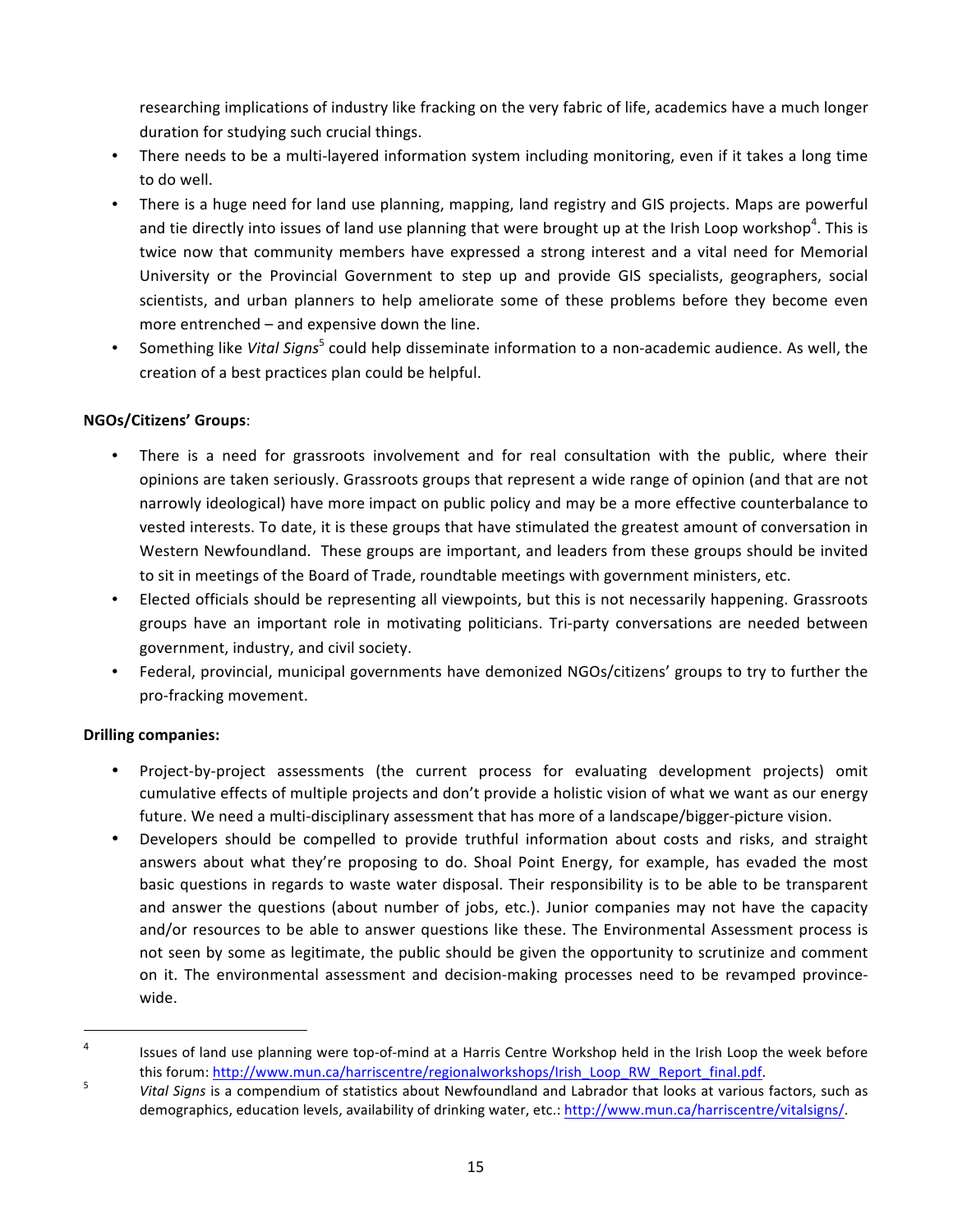• In the current environmental assessment process, developers hire a consulting firm to assess the impacts of a specific project, and the consultant's report is then submitted to government for approval. This incentivizes the consulting firms to approve most projects, including dubious ones. It is instead proposed that government select and hire the consultant firm, and that the costs of the assessment be reimbursed by the developer. Consultants would therefore be freer to criticize a marginal project or to include findings not necessarily supportive of a project.

#### **Media:**

- The media is key in engaging the public. Talk shows, for instance, give citizens an opportunity to voice their opinions and concerns. The media, unfortunately, does not engage in investigative journalism to the extent it could in this province.
- The media are generalists and rely on information provided by other parties for stories. Memorial University should position itself as the go-to institution to clarify issues or to get leads for stories. There is a need for Memorial to present research to the media in an accessible way.

#### **Other groups:**

- Labour organizations, Aboriginal peoples, health groups and other community groups need to be included in the decision-making process.
- The Newfoundland and Labrador College of Family Physicians has called for a fracking ban/moratorium. New Brunswick's Chief Medical Officer came out with recommendations against fracking. The New York Concerned Health Professionals conducted 400 peer-reviewed studies done in 2013, following which the Government of the State of New York imposed a moratorium on fracking.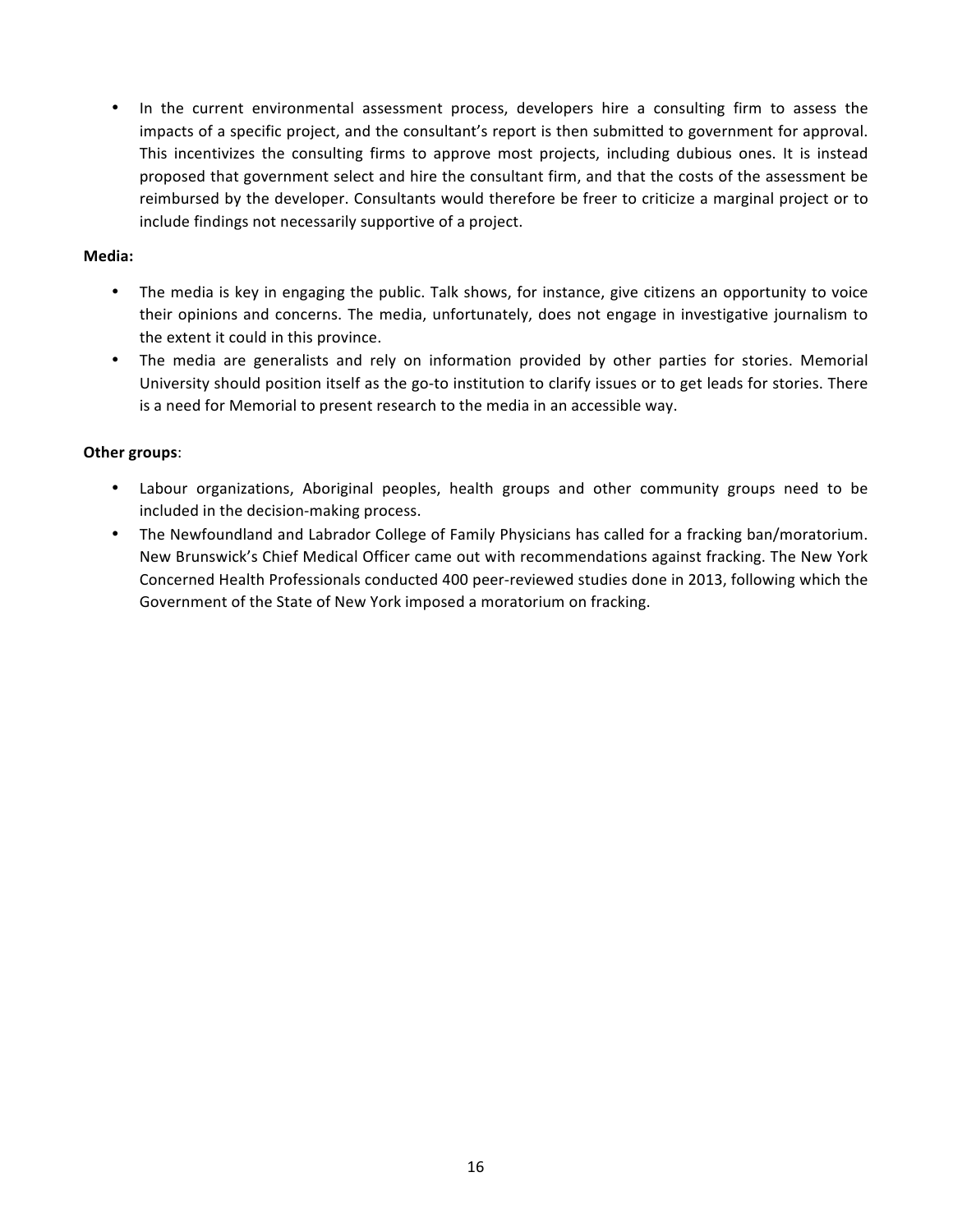### **NEXT STEPS AND EVALUATION**

Three main themes seem to have emerged from the discussions at the Forum:

- 1. Instead of looking at fracking in isolation, it is imperative to look at it within an overall vision of a sustainable region. This implies the need for a vision in the first place. It was proposed that Memorial University of Newfoundland could play a role in helping citizens of Western Newfoundland create this vision. The vision should not limit itself simply to the region but should also include how proposed developments could impact global climate change (either positively or negatively).
- 2. As regards fracking itself, there is a need for more information about it in order to be able to make an informed decision about its possible adoption in the region. What are the engineering, geological, biological, social and other risks involved? Who would most stand to benefit from any fracking activity and who would be exposed to the most risk? There is a need for baseline surveys so that impacts of developments can be more easily determined.
- 3. There is a lack of confidence in the current approval process for development proposals. Consultants are incentivized to approve projects; developers can withhold information; the regulatory process is seen to favour developers at the expense of local residents and the environment; and the approval process is generally perceived to be opaque. The regulation of fracking should not be on a well-by-well basis, but on a holistic basis, and should include all impacts from a life-cycle perspective (from exploration to decommissioning to long-term monitoring).

The next steps in the process are to compile the notes gathered by the note-takers into one report, and to circulate the report to the Forum participants. The report will also be forwarded to the Chair of the Newfoundland and Labrador Hydraulic Fracturing Review Panel.

Approximately half the participants filled out the evaluation form at the end of the forum. Out of a possible score of 5, the following questions elicited the following scores:

| Q1             | The promotion for this event accurately described it                                           | 3.7 |  |  |
|----------------|------------------------------------------------------------------------------------------------|-----|--|--|
| Q <sub>2</sub> | There was sufficient time for discussion                                                       | 4.3 |  |  |
| Q <sub>3</sub> | My opinions were treated with respect by the facilitators                                      | 4.4 |  |  |
| Q4             | My opinions were treated with respect by my fellow participants                                |     |  |  |
| Q <sub>5</sub> | The facilitation was unbiased and impartial                                                    | 4.0 |  |  |
| Q <sub>6</sub> | The event was a positive contribution to the discussion on fracking in Western<br>Newfoundland | 4.3 |  |  |
| Q7             | MUN plays a key role in finding solutions to issues in NL                                      | 4.1 |  |  |
| Q8             | Overall, this session met my expectations                                                      | 4.0 |  |  |

Some respondents submitted comments:<sup>6</sup>

 

 $6$  Some minor grammatical corrections have been added to some comments for ease of comprehension.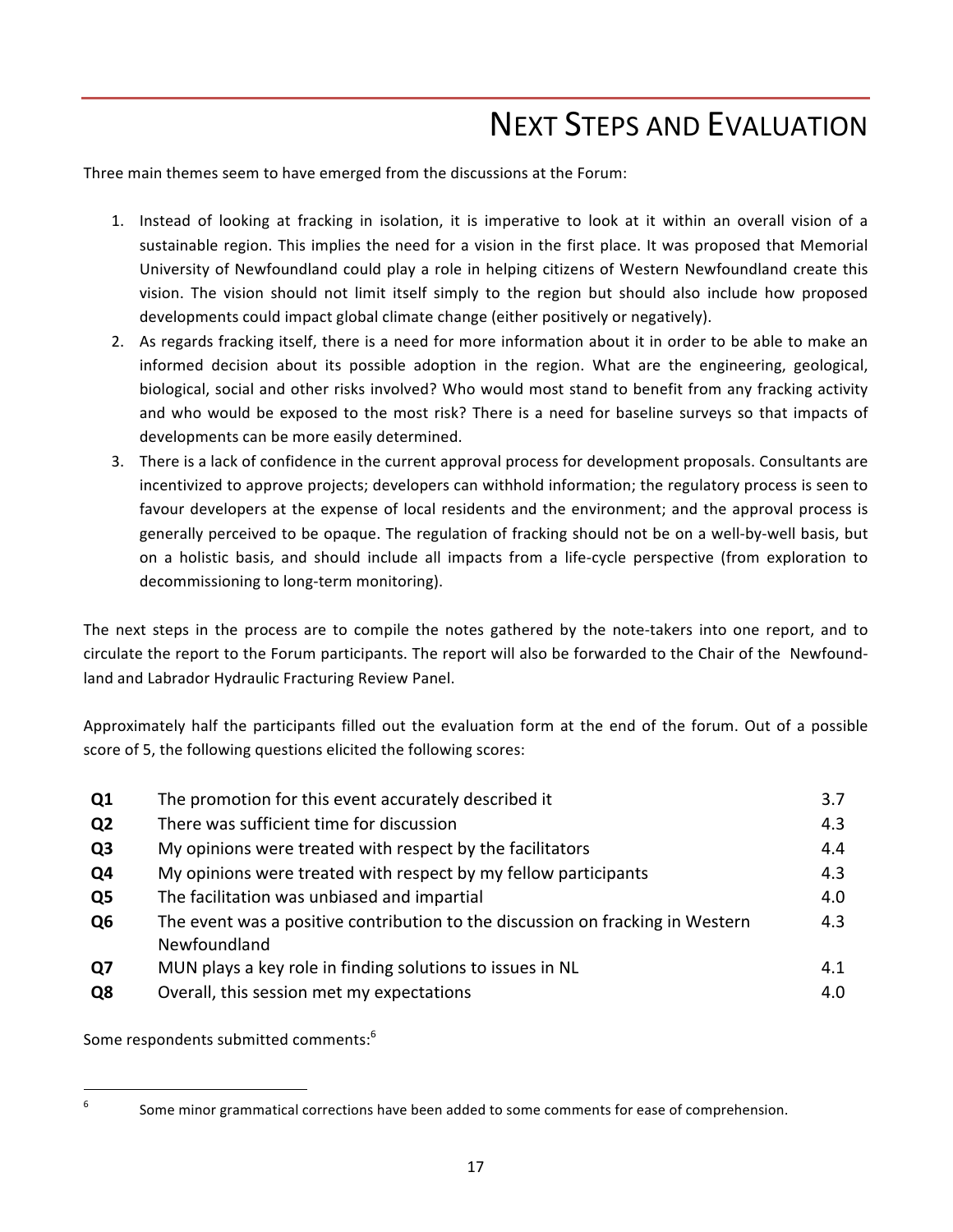- Great to see this session after the divestment. This was an excellent event; very good to see Black Spruce representatives here. Congratulations on a great job! It was a shame that Dean Ball did not stay to hear the different viewpoints. Sometimes an open mind needs to be filled. It was also good to see the antipathy towards electronic clicker. Let's hope that if there is a Review Panel it will not go down that route.
- More than enough discussion time. Next event: speaker on a variety of topics, such as health, social and economic impacts, etc., or another on climate change, energy policy.
- Every development can be done in a sustainable "economic" way. But we face many crises that include the environment, economics and energy sectors. This discussion should have been broadened to include alternatives and other factors that need to be reviewed with the public and many sectors to say "if fracking can be done sustainably" vs. other alternatives. Bring everyone in the debate including the "Labrador" Coastline.
- It was a good attempt. I'm not sure that we delved into the issues enough to try and reach common ground. I have a lingering sense of frustration that there is still a belief that fracking might be an economic solution, when we haven't really understood the "problem" and its causes. Aging population, outmigration: not unique to Western NFLD. Also, was industry spokesperson being honest when he said they were not looking at fracking? So who is driving this push for fracking??
- Thank you friend, see you again.
- Suggest a more open and less focused session format, with more open questions and an emphasis on general issues of energy and industry, or discussion on alternatives to fracking
- Well done, fair, balanced.
- Promotion was lacking, late. Facilitation improved over the course of the day. Harris Centre and MUN does have an important role to play in visioning: a sustainable energy policy for NL, ecosystem-based adaptive management for NL, especially for coastal areas. I hope that NL [undecipherable] Review on Fracking consultations will provide this level of dialogue and input, but I doubt it.
- Maybe the title should have been along the lines for open discussion on people's views on fracking. There is a need for communities to have a long-term vision: what do they want their communities to be/ to look like in 20 years. Also need for land use planning, proper protection of certain assets. Mapping of potential oil/gas areas on/offshore: where is it, what potential, overlapping land-use issues.
- Disappointed that no representation present from municipal, provincial or federal politicians except for one mayor. Wonderful group of participants.
- This should be continued.
- Very good session (excellent moderator (Mike? Yellow sweater?) time expert with good synopsis!! Fair!! Very good panelists, good space, relaxed, engaging, respectful. Bravo Harris Centre!
- Great event, we need more of these types of events. Great job, MUN.
- Well run. I think HC has repaired the damage from last year's meeting. Suggest that the Revue Panel be addressed as a result of this meeting which clearly recognized their deficit: composition, lack of public health, community health.
- Additional meeting with results of this one!
- Didn't feel event was well publicized.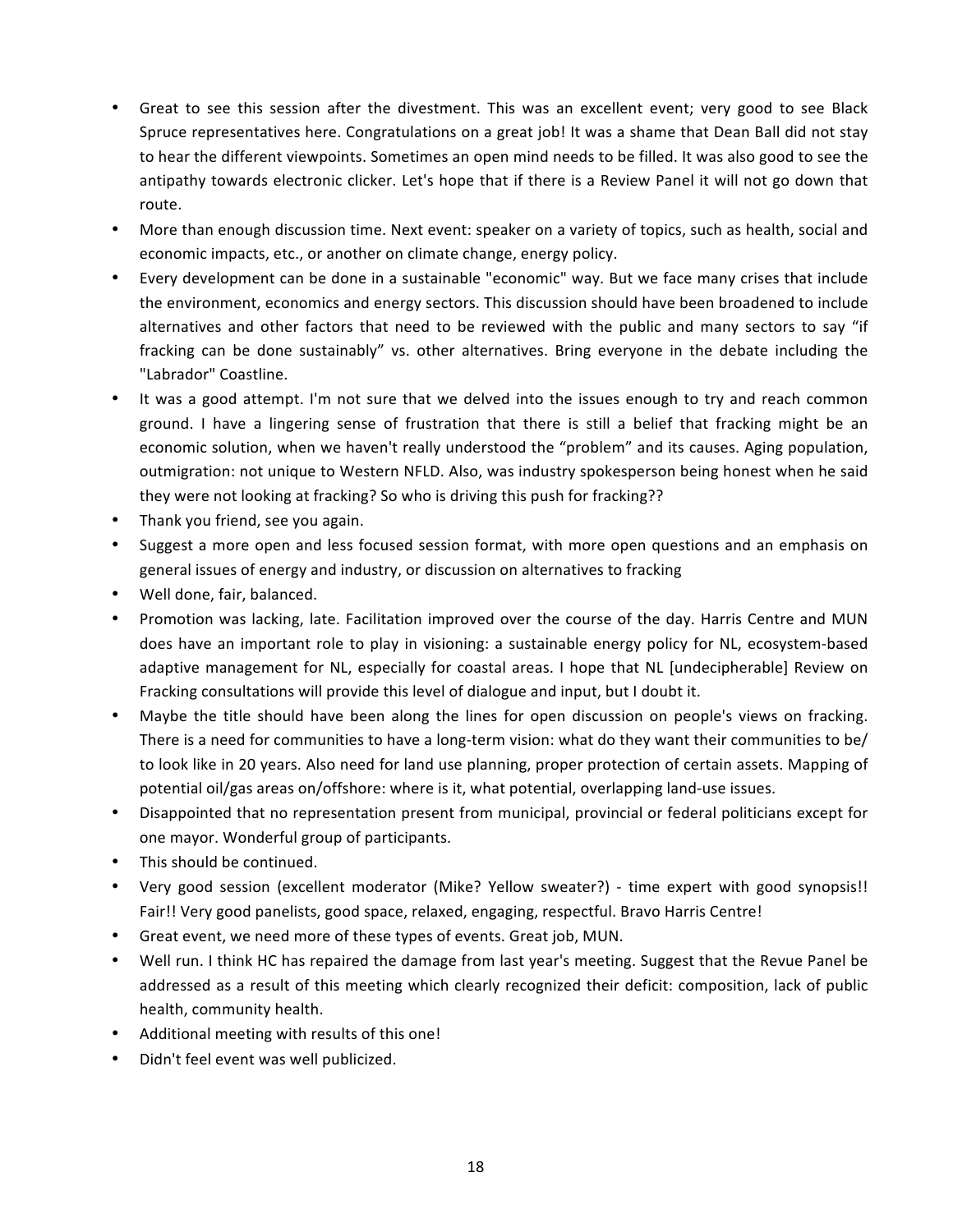### APPENDIX: MANDATES OF THE HARRIS CENTRE AND THE EPI

LESLIE HARRIS CENTRE OF REGIONAL POLICY AND DEVELOPMENT (ST. JOHN'S CAMPUS)

- To harness the resources of Memorial University in the areas of:
	- **Regional development:** solve problems using University expertise
	- Public policy: discuss important issues in an informed, non-partisan and respectful manner
	- Civic engagement: empower citizens to make informed decisions about their future
- University-wide mandate
- Province-wide mandate
- Recognized as a "best practice" in Canada

#### ENVIRONMENTAL POLICY INSTITUTE (CORNER BROOK CAMPUS)

- To **facilitate debate** on provincial environmental policy issues within the environmental policy community as well as the broader public;
- To **facilitate and coordinate research** that offers a critical analysis of current environmental policy as well as innovative solutions to policy problems;
- To disseminate and "mobilize" this research widely to both academic and general public audiences; and
- To **develop the capacity for environmental policy development, evaluation and engagement** in the provincial policy community, both within and outside government.